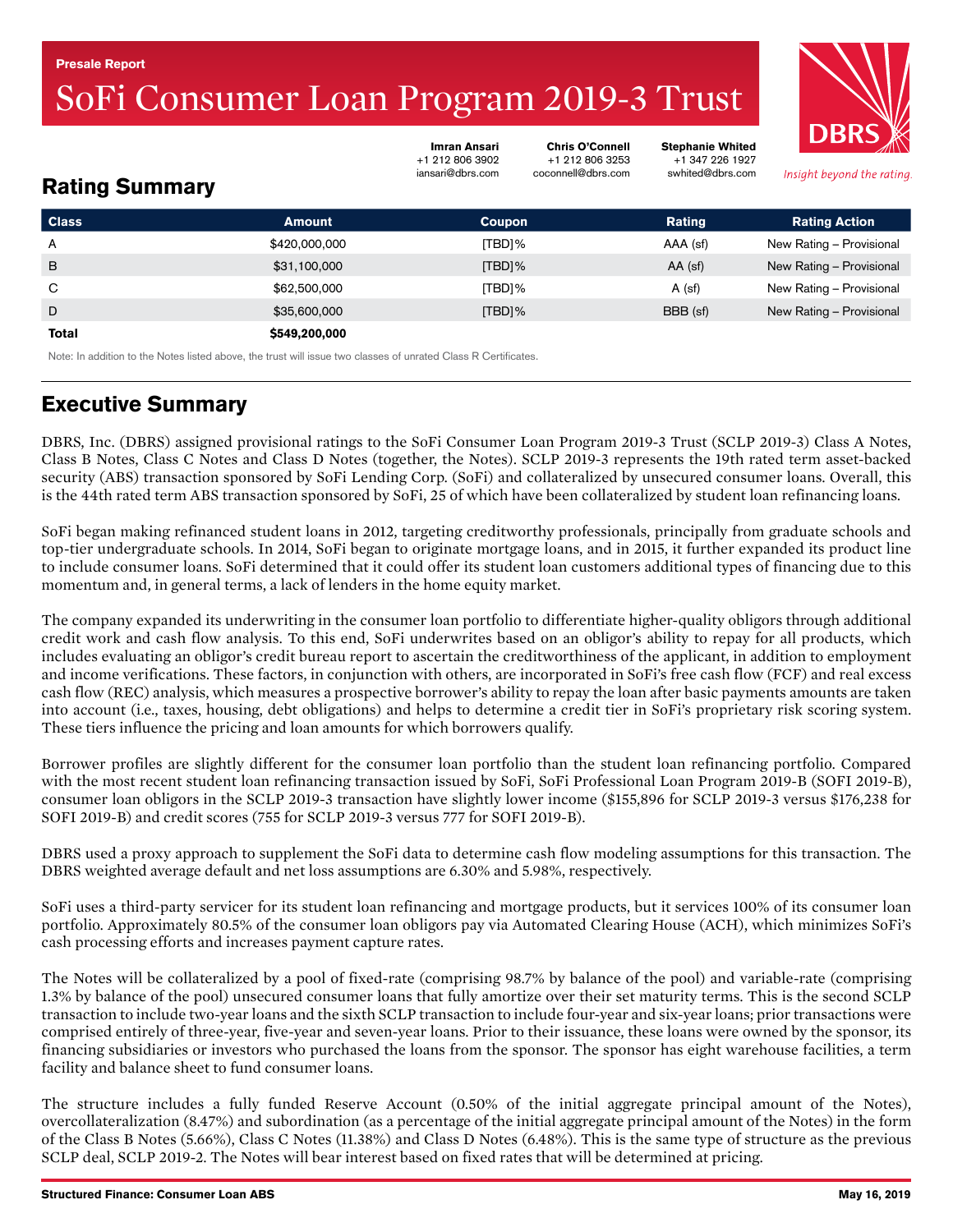# Table of Contents

| <b>Rating Summary</b>                         | 1              |
|-----------------------------------------------|----------------|
| <b>Executive Summary</b>                      | 1              |
| <b>Transaction Parties and Relevant Dates</b> | $\overline{2}$ |
| <b>Rating Rationale</b>                       | 3              |
| Considerations                                | 3              |
| Originator                                    | 5              |
| Servicer                                      | 6              |
| Collateral                                    | 7              |
| <b>Transaction Structure</b>                  | 10             |
| <b>Credit Enhancement</b>                     | 15             |
| Cash Flow Analysis                            | 15             |
| Legal Structure and Opinions                  | 15             |
| Appendix A - Cash Flow Details                | 17             |

# Transaction Parties and Relevant Dates

| <b>Ultimate Parent Company:</b>                                             | Social Finance, Inc.                                                                                                     |
|-----------------------------------------------------------------------------|--------------------------------------------------------------------------------------------------------------------------|
| <b>Originating Lender, Administrator,</b><br><b>Sponsor &amp; Servicer:</b> | SoFi Lending Corp.                                                                                                       |
| <b>Underlying Trust:</b>                                                    | SoFi Consumer Loan Program Grantor Trust 2019-3                                                                          |
| Issuer:                                                                     | SoFi Consumer Loan Program 2019-3 Trust                                                                                  |
| <b>Back-Up Servicer:</b>                                                    | Systems & Services Technologies, Inc.                                                                                    |
| <b>Indenture Trustee, Underlying</b><br><b>Trustee &amp; Owner Trustee:</b> | Wilmington Trust, National Association                                                                                   |
| <b>Cut-Off Date:</b>                                                        | April 16, 2019                                                                                                           |
| <b>Closing Date:</b>                                                        | June 7, 2019                                                                                                             |
| <b>Payment Date:</b>                                                        | Monthly, on the 25th of each month, or next business day                                                                 |
| <b>First Payment Date:</b>                                                  | July 25, 2019                                                                                                            |
| <b>Final Maturity Date:</b>                                                 | Class A Notes: May 25, 2028<br>Class B Notes: May 25, 2028<br>Class C Notes: May 25, 2028<br>Class D Notes: May 25, 2028 |

Note: Various capitalized terms are used throughout this report. Please refer to the transaction documents for more information and/or definitions of those terms.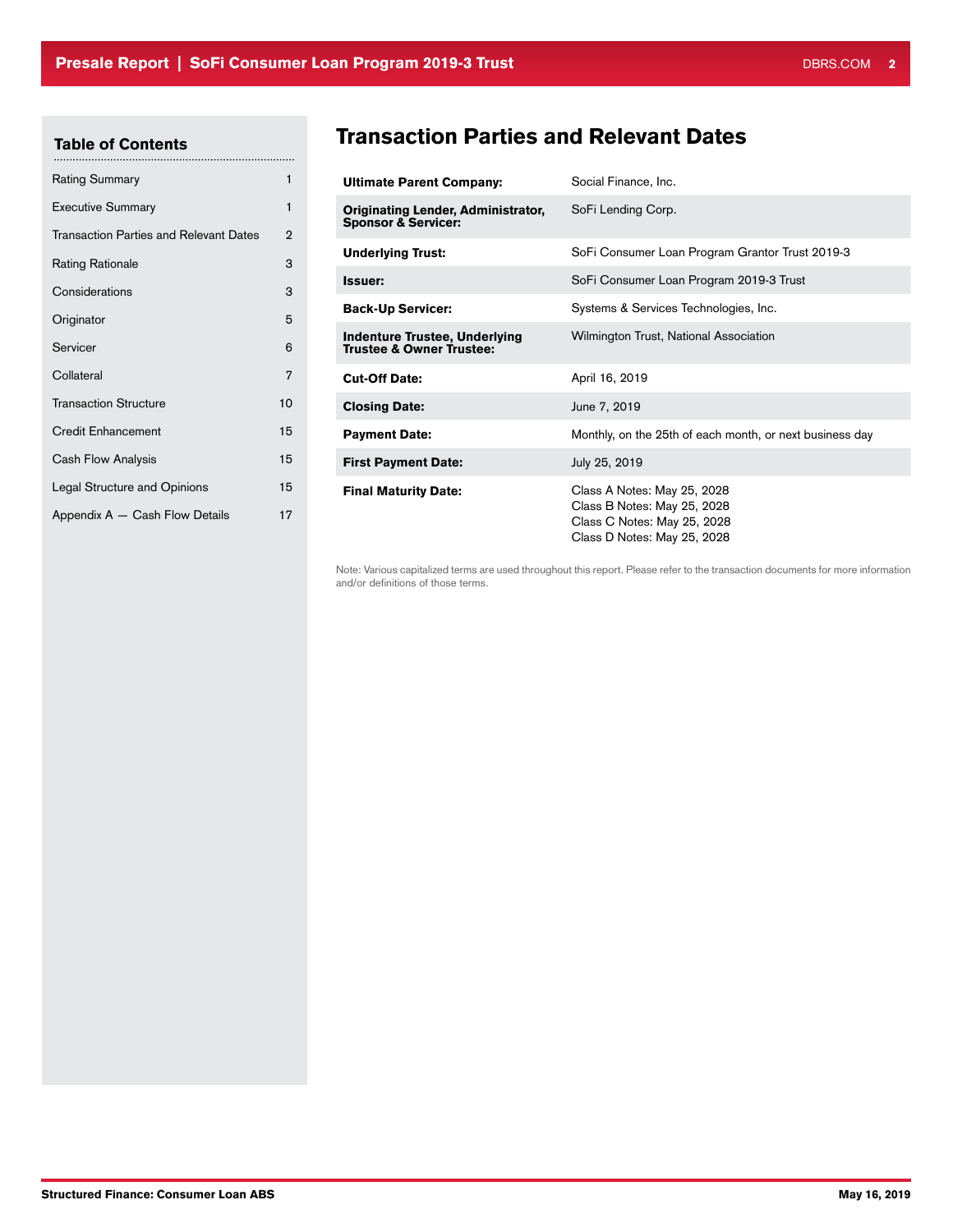# <span id="page-2-0"></span>Rating Rationale

- The DBRS provisional ratings on the Notes are based upon a review by DBRS of the following considerations:
- The transaction's form and sufficiency of available credit enhancement.
	- Subordination, overcollateralization, amounts held in the reserve account and excess spread create credit enhancement levels that are commensurate with the proposed ratings.
	- Transaction cash flows are sufficient to repay investors under all AAA (sf), AA (sf), A (sf) and BBB (sf) stress scenarios in accordance with the terms of the SCLP 2019-3 transaction documents.
- Structural features of the transaction that require the Notes to enter into full turbo principal amortization if certain performance triggers are breached or if credit enhancement deteriorates.
- The credit quality of the transaction's underlying collateral pool.
	- SoFi has refined and strengthened its credit underwriting model to incorporate a new custom scoring model to more accurately assess and rank the risk of severe delinquencies or losses.
	- The credit characteristics of the borrowers in the transaction's collateral pool (specifically, weighted average FICO score and FCF) are the strongest to date.
- The experience, underwriting and origination capabilities of SoFi.
- The ability of the Servicer to perform servicing and collections on the collateral pool and other required activities.
- The ability of Systems & Services Technologies, Inc. (SST) to perform duties as a Back-Up Servicer.
- The legal structure and expected legal opinions that will address the true sale of the personal loans, the non-consolidation of the trust and that the trust has a valid first-priority security interest in the assets, and consistency with the DBRS *Legal Criteria for U.S. Structured Finance*.

# **Considerations**

Operating History

- Founded in 2011, SoFi is a relatively new company. The company's initial business line was student loan refinancing; in late 2014/early 2015, it expanded its loan offerings to include consumer loans and mortgage loans. The company does not service the student loan refinancing product or the mortgage product. The company hired servicing staff and a team of collectors to service the consumer loan portfolio. As the consumer loan portfolio has grown, SoFi has hired experienced servicing personnel and collectors to manage this portfolio efficiently. SoFi could experience financial stress that could result in its inability to perform certain duties or to fulfill repurchase obligations as a result of certain breaches of representations and warranties. DBRS notes the following mitigating factors:
	- DBRS has performed an operational risk assessment of SoFi and believes the company to be an acceptable consumer loan originator and servicer. SoFi has an experienced management team, an adequate level of capital and sufficient balance sheet.
	- SoFi has elected to service these loans. Approximately 80.5% of the obligors pay via ACH, so the servicing department is currently modestly staffed, except for the more complicated special situations where obligors have either filed for bankruptcy or are in charge-off status or leading up to charge-off.
	- SST was hired as a Back-Up Servicer in 2015. SST will act as Back-Up Servicer if SoFi (as Servicer) fails to perform certain obligations or upon certain events of bankruptcy or insolvency.
	- On February 25, 2019 the FTC announced that it had given final approval to a settlement with SoFi related to an issue with its advertising disclosure. Under the terms of the consent order, SoFi does not agree to pay a monetary penalty or admit any wrongdoing; however, SoFi agrees to adhere to certain guidelines for future advertisements that include specific savings claims. The Sponsor does not believe that the consent order will have a material adverse effect on either SoFi or the Holders of the Notes.

### Availability of Historical Performance Data

• DBRS has sized expected loss assumptions based on proxy data because of SoFi's limited operational and performance history. DBRS has limited performance data to determine its expectations for the SCLP 2019-3 consumer loan pool.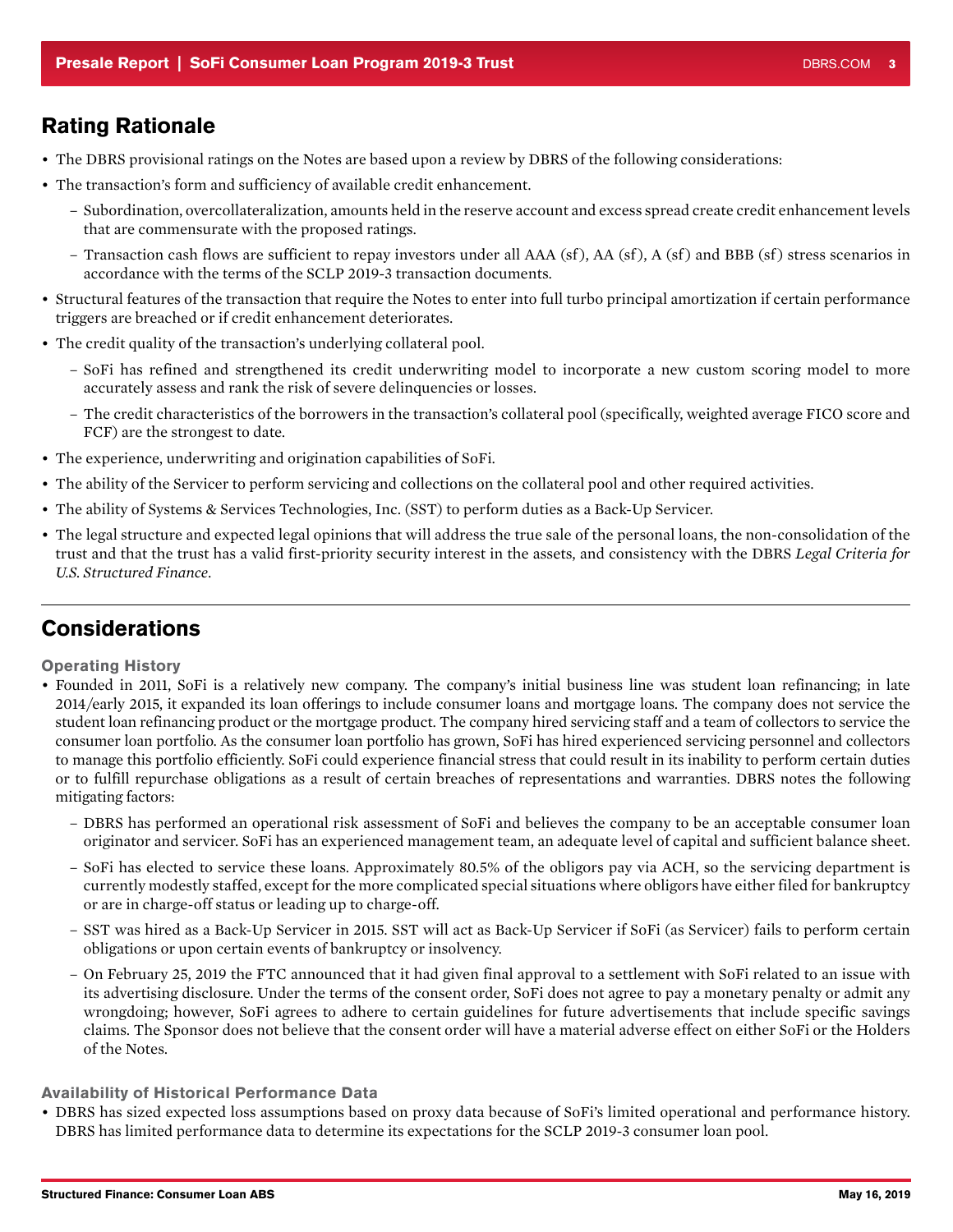### **Presale Report | SoFi Consumer Loan Program 2019-3 Trust DBRS.COM 40 CONSUMER AND A 40 CONSUMER AND DBRS.COM 4**

- Additionally, the company issues two-year, four-year, six-year and seven-year term loans (3.4%, 16.0%, 4.4% and 16.3% of the loans in the pool by current balance, respectively) to obligors. This makes a proxy approach more challenging because of the lack of comparable term loan data. Further, there has yet to be a recession for loans originated through SoFi's consumer loan lending platform, and thus the performance of this particular type of consumer loan in a stressed economic environment has yet to be established.
	- The derivation of the SCLP 2019-3 base case default rate and other key assumptions, such as the timing of defaults, recoveries and prepayment speeds, was conducted by analyzing industry data and historical performance from other consumer loan issuers in both stressed and benign economic environments. DBRS took into account historical static pool default data and existing consumer loan securitization trust performance, as well as performance data and statistics provided by SoFi with respect to its consumer loan program and consumer loans from other lenders in the market. DBRS considers the data sets to be adequate to perform its rating analysis for the ratings assigned.

DBRS cumulative net loss (CNL) assumptions were determined by loan maturity terms in the following ranges:

| <b>Loan Term</b> | <b>CNL</b>       |
|------------------|------------------|
| 2 to 3 years     | 2.75%            |
| 4 years          | 4.15% to 4.65%   |
| 5 years          | 5.60% to 6.50%   |
| 6 years          | 8.35% to 9.75%   |
| 7 years          | 11.15% to 13.00% |

Quality of Borrowers

- Compared with the most recent student loan refinancing transaction issued by SoFi (SOFI 2019-B), consumer loan obligors in this transaction have slightly lower income (\$155,896 for SCLP 2019-3 versus \$176,238 for SOFI 2019-B) and credit scores (755 for SCLP 2019-3 versus 777 for SOFI 2019-B).
- The SCLP 2019-3 pool contains a weighted average FICO score of 755. Additionally, the consumer loans have a weighted average borrower income of \$155,896 and a weighted average borrower monthly FCF after expenses of \$5,789. According to 2016 U.S. Census Bureau data, this average implies that the borrowers in this pool were in the top 30% of average household income on a national basis. It is worth noting that the average borrower income is not necessarily the same as the average household income, as households may have more than one wage earner.
- As of the Cut-Off Date, the SCLP 2019-3 pool includes 18,597 accounts. A large portion of the borrowers (80.7% of the pool current balance) are homeowners.
- As of March 31, 2019, SoFi had originated approximately \$14.7 billion in consumer loans to approximately 381,000 different borrowers.

### Deal Trigger

- A Turbo Trigger is included in the structure. A Turbo Trigger will be in effect if either: the Pool Balance is less than 10% of the Initial Pool Balance or the Cumulative Net Loss Rate has exceeded the applicable Cumulative Net Loss Rate Trigger Amount.
- Cumulative Net Loss Rate Trigger Amount means the following:
	- For any Collection Period ending on or before June 12, 2020: 3%;
	- For any Collection Period ending after June 12, 2020 and on or before December 12, 2020: 5%;
	- For any Collection Period ending after December 12, 2020 and on or before June 12, 2022: 7%; and
	- For any Collection Period ending after June 12, 2022: 9%.

This Turbo Trigger is curable at certain dates. This structural trigger will cause a lockout of any distributions to the Certificateholders, further enhancing the speed of paydown of the Notes if tripped.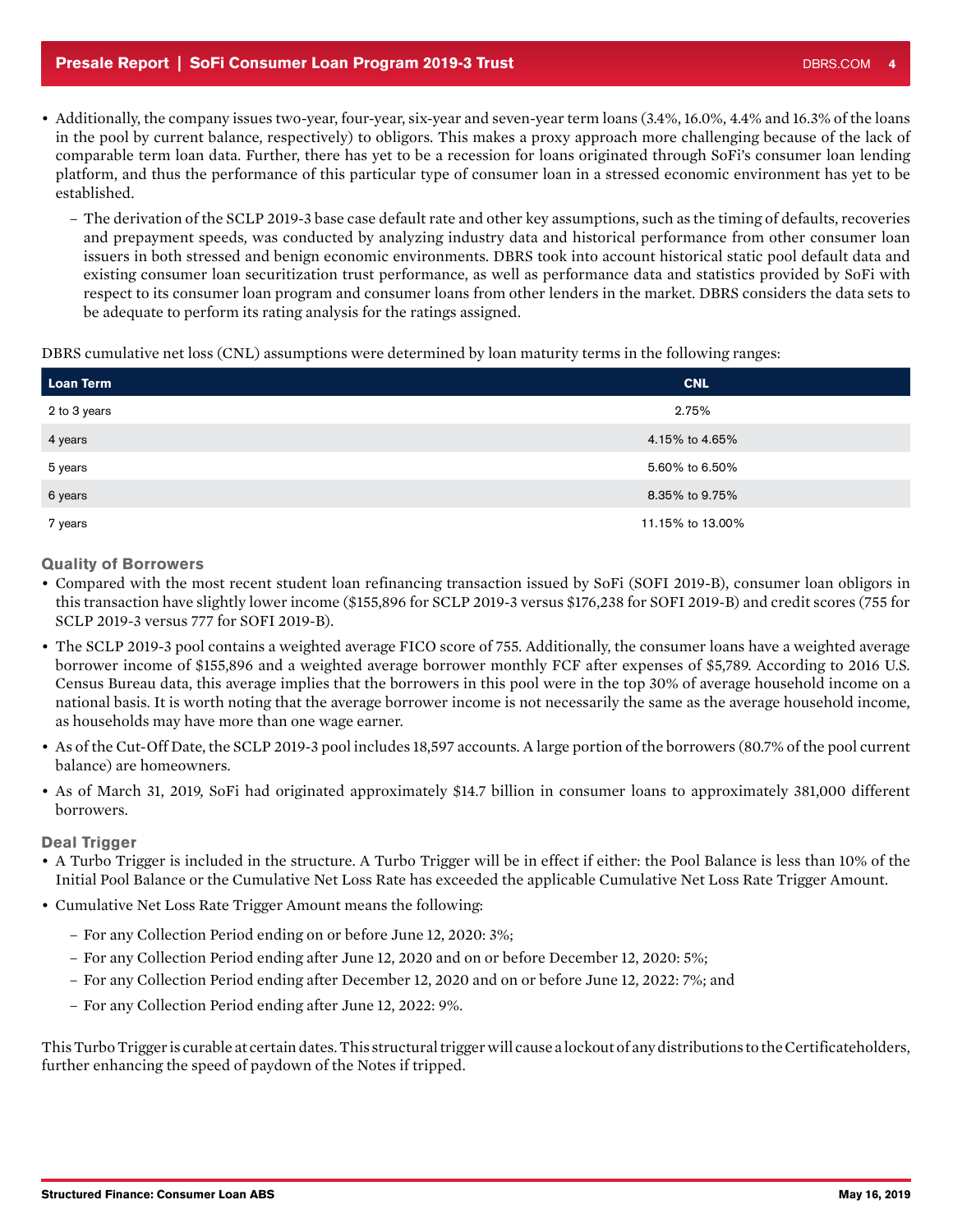# <span id="page-4-0"></span>**Originator**

SoFi Lending Corp. is a wholly owned subsidiary of Social Finance, Inc. SoFi was founded in 2011 by a group of Stanford MBA alumni, based on the idea of taking advantage of certain inefficiencies within the student loan market. Since its founding, SoFi's primary focus has been a student loan refinancing product targeting creditworthy professionals principally from graduate schools and toptier undergraduate schools. Since its inception, SoFi's employee base has grown to 1,329 professionals (full-time equivalent) as of March 31, 2019, with backgrounds across the consumer financial services and financial technology landscape. In 2014, SoFi began expanding into different asset categories within the consumer lending space, including consumer loans and mortgages. SoFi has an experienced executive management team with several years of consumer loan and finance experience. SoFi sources loans from a variety of channels, including referrals, web, mail and corporate partners. Under the corporate partnership program launched in the fall of 2013, SoFi works with companies to incent employees to refinance education loans with, and obtain consumer loans from, SoFi. SoFi has partnered with over 675 corporations and organizations to offer these loan options to its targeted borrowers. Income is verified on all loans other than those with a certain credit score and balance below \$20,000. Employment is verified in all cases where an offer letter indicating a future start date is provided as proof of income and on a random sample of all other applicants.



#### Personal Loan Originations

SoFi operates and maintains its own origination and underwriting platform for personal loans. Credit underwriting is centrally managed out of SoFi's headquarters in San Francisco, California, though the majority of the credit underwriting is implemented from offices located in Healdsburg, California, and Cottonwood Heights, Utah. As of March 31, 2019, SoFi had originated approximately \$14.7 billion in consumer loans to approximately 381,000 different borrowers. SoFi possesses state licenses, as needed, in states where it conducts lending activities.

SoFi maintains a proprietary underwriting and servicing platform, which is integrated with the origination system. Documentation and verifications used to support the decision-making process include credit bureau reports, employment verification and income verification. These will be used to determine the amount and pricing for a loan. Credit underwriting is divided by levels of authority, with limited exceptions requiring senior approval. Controls are in place to ensure loan processes are completed. SoFi uses automatic declines in both the consumer loan and student loan refinancing portfolios, which are more broadly applied in consumer loan underwriting. SoFi has refined its lending approach, emphasizing underwriting based on a borrower's ability to repay, which incorporates multiple levels of analysis.

SoFi continues to invest in its control environment. To this end, the company has tripled its compliance staff over the past 18 months and developed and implemented an enterprise compliance assurance process. In December 2015, SoFi formally established an Internal Audit function with reporting directly to the Audit Committee of the Board of Directors. The Internal Audit group became fully operational in 2016 and completed their first annual review in 2017. While all audit results are reported to the Audit Committee, SoFi management declined to share the results with DBRS and indicated that the company does not share internal audit results externally.

To resolve an open inquiry from a federal agency related to an issue with its advertising disclosure, SoFi may agree to certain guidelines for future advertisements. Based on the information currently available, SoFi will not be admitting any wrongdoing and will not be obligated to pay a monetary penalty. Therefore, it is not expected that there will be a material adverse effect on either SoFi or the Holders of the Notes.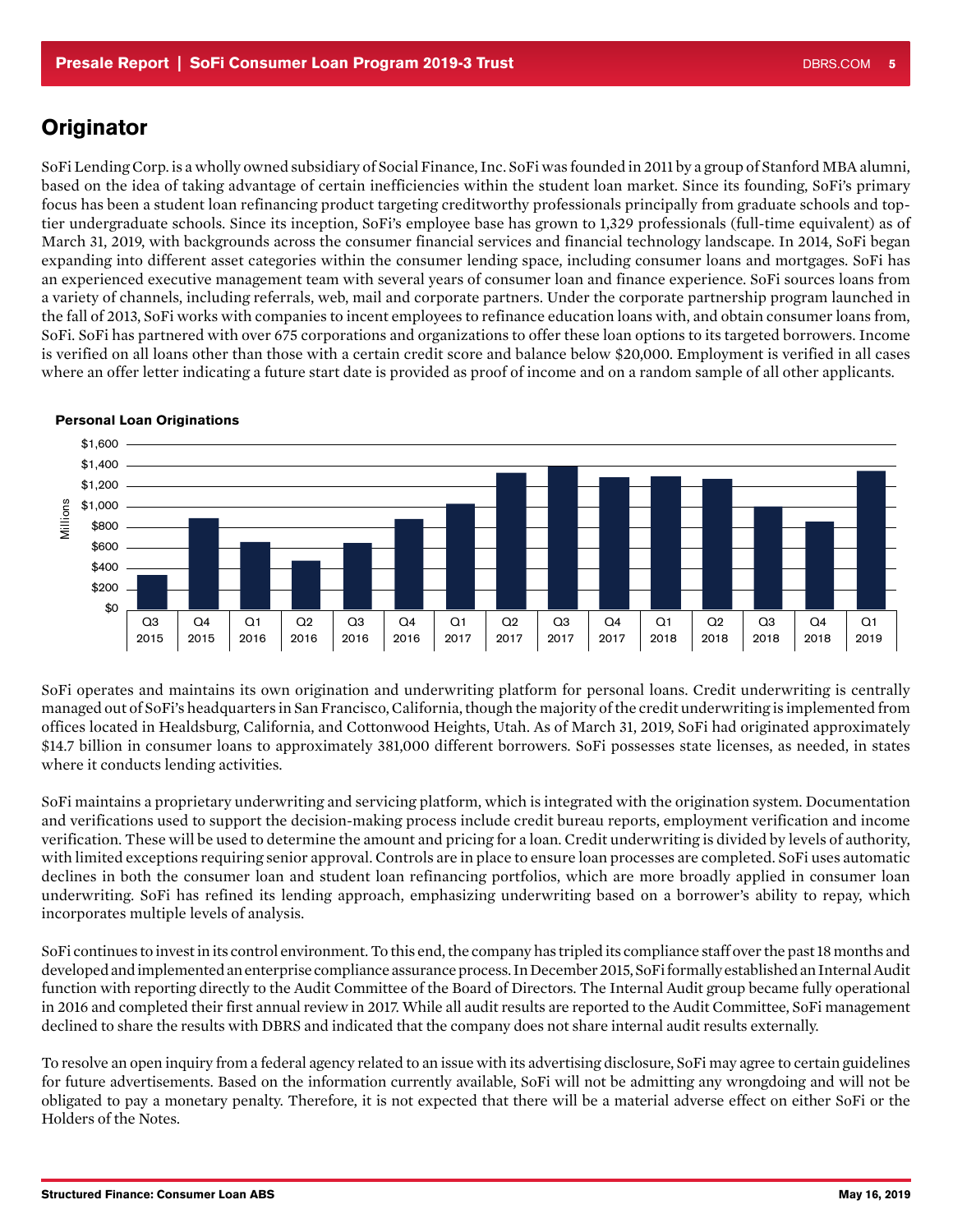<span id="page-5-0"></span>On February 25, 2019 the FTC announced that it had given final approval to a settlement with SoFi related to an issue with its advertising disclosure. Under the terms of the consent order, SoFi does not agree to pay a monetary penalty or admit any wrongdoing; however, SoFi agrees to adhere to certain guidelines for future advertisements that include specific savings claims. The Sponsor does not believe that the consent order will have a material adverse effect on either SoFi or the Holders of the Notes.

## **Servicer**

SoFi will be responsible for servicing, maintaining custody of, and making collections on the trust personal loans. SoFi's servicing system is integrated with its loan origination platform, allowing customer service representatives to view the history of the customer relationship. SoFi operates its servicing platform from its Healdsburg office as well as new locations recently opened in Utah and Delaware.

As of March 31, 2019, SoFi was servicing over \$8.2 billion personal loans representing approximately 355,000 accounts. The company regularly reviews staffing capacity and does not rely on outside servicing support. Once funded loans are boarded onto SoFi's proprietary servicing system, procedures are maintained that govern verification and monitoring.

Borrowers are billed on a monthly basis on either of two billing cycles, and statements are delivered prior to the payment due date. If a borrower enrolls in autopay after disbursement, an autopay discount rate of 0.25% is applied, the loan is recapitalized and the monthly payment is reduced, which would be available to the borrower while enrolled. A significant percentage (80.5%) of the consumer loan borrowers pay via ACH.

Collections activities begin on the first day after the payment due date, with notes maintained for collection activities. SoFi uses calls made by collection agents and written notices as part of its collection practices. Calls are recorded and agent performance is tracked. Delinquencies are tracked on a daily basis. Skip trace activities are conducted and include obtaining a valid address and telephone number.

SoFi offers four types of forbearance as workout options: unemployment forbearance, military forbearance, natural disaster forbearance and admin forbearance. Payment holidays, re-aging or formal repayment plans are not offered. Charge-offs occur during the month in which a loan becomes 120 days delinquent. Third-party collection agencies and law firms are used for charged off debt collections. SoFi's limited performance history is shown below:



#### SoFi Managed Portfolio - Cumulative Gross Defaults %

In an effort to provide professional support to its borrowers and to improve servicing communication with both challenged and performing customers, SoFi established a Career Services group to provide borrowers assistance, at no charge, with professional networking, resume design, interview practice and salary negotiation. Any SoFi obligor may choose to use career counseling, regardless of employment status.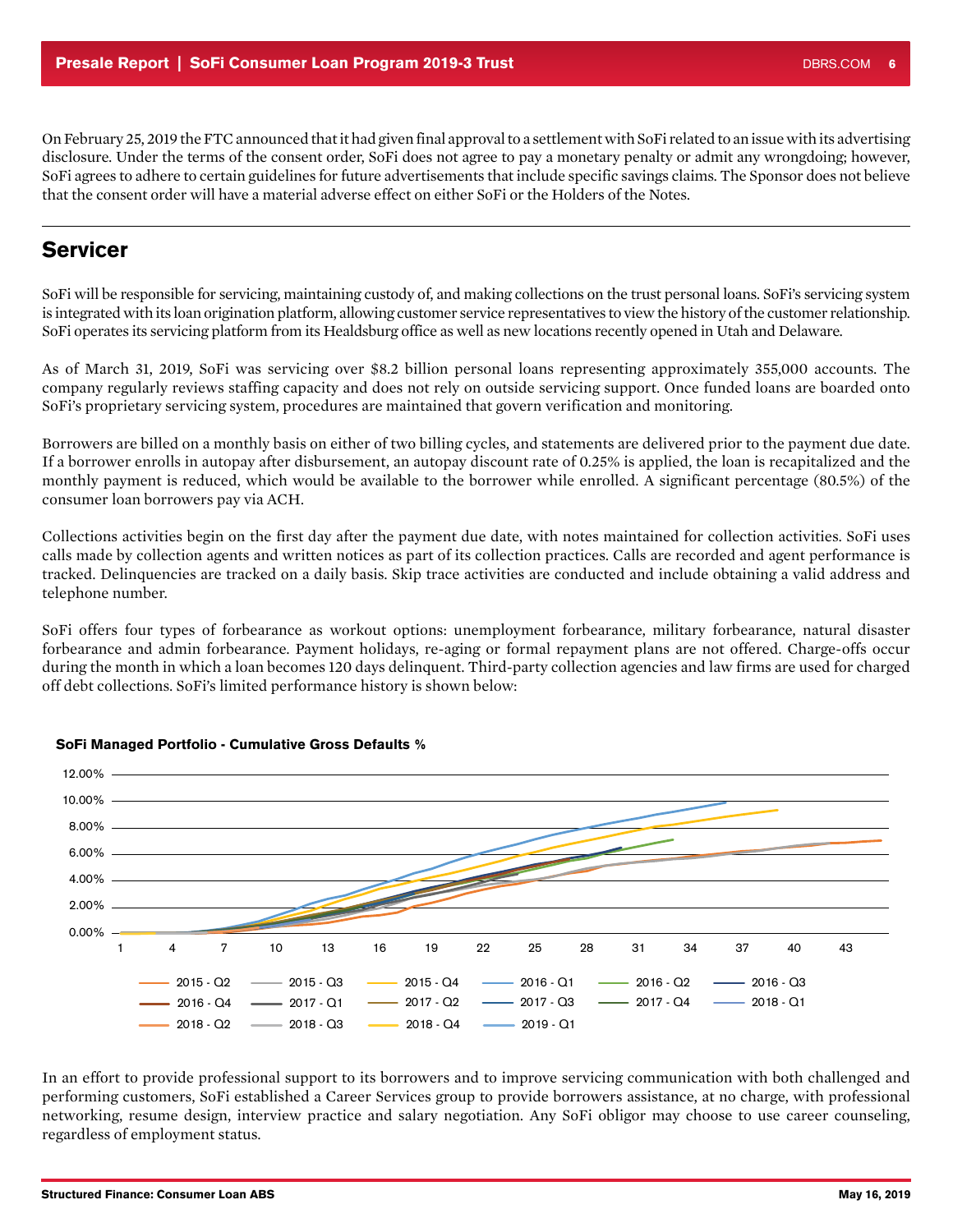<span id="page-6-0"></span>The core servicing system was developed on the same platform as the origination platform. The borrower and loan information is integrated in the transition from origination to servicing. All sensitive customer data is encrypted and access is limited.

SoFi maintains measures to ensure business continuity in the event of a significant business disruption by creating secure, encrypted back-ups of customer and internal data on a regular basis.

SoFi benefits from having SST provide back-up servicing. SST was engaged as Back-Up Servicer in September 2015 and is experienced in servicing receivables, having serviced loans and receivables with an original balance of more than \$28 billion. SST was founded in 1995 and provides primary servicing for portfolio transfers, conduits and ABS, and back-up servicing to the ABS term and warehouse lending markets. SST provides end-to-end loan servicing solutions for auto, RV, marine, motorcycle, powersport and unsecured consumer loans, as well as credit cards and other consumer receivables. As of March 31, 2019, SST services 490,011 active accounts with an aggregate balance of approximately \$4.7 billion. It manages deficiency/charge-off placements on a contingency-fee basis through one or more service providers.

# **Collateral**

SCLP 2019-3 consists of consumer loans to high-credit quality borrowers who have significant incomes and excess cash flow. The following table is a comparison of certain characteristics of the consumer loans, broken down by tenor, backing SCLP 2019-3 as of the Cut-Off Date.

|                                                      | 24 Month             | 36 Month             | <b>48 Month</b>      | 60 Month             | 72 Month             | 84 Month             | <b>Total</b>         |
|------------------------------------------------------|----------------------|----------------------|----------------------|----------------------|----------------------|----------------------|----------------------|
| Aggregate Original<br>Principal Balance              | \$22,135,989         | \$95,698,882         | \$99,460,501         | \$275,666,972        | \$27,085,526         | \$99,953,393         | \$620,001,263        |
| <b>Aggregate Current</b><br><b>Principal Balance</b> | \$20,617,984         | \$90,151,150         | \$96,023,941         | \$268,614,254        | \$26,584,184         | \$98,048,764         | \$600,040,276        |
| Number of Loans                                      | 964                  | 3,507                | 3,028                | 8,417                | 608                  | 2,073                | 18,597               |
| Average Current Loan<br>Size                         | \$21,388             | \$25,706             | \$31,712             | \$31,913             | \$43,724             | \$47,298             | \$32,265             |
| Average Original Loan<br>Size                        | \$22,963             | \$27,288             | \$32,847             | \$32,751             | \$44,549             | \$48,217             | \$33,339             |
| <b>Weighted Average</b><br>Original Term             | 24                   | 36                   | 48                   | 60                   | 72                   | 84                   | 58                   |
| <b>Weighted Average</b><br>Remaining Term            | 22                   | 33                   | 45                   | 57                   | 69                   | 81                   | 55                   |
| Remaining Term<br>(range)                            | 20 to 24 months      | 23 to 56 months      | 37 to 48 months      | 47 to 60 months      | 62 to 72 months      | 71 to 84 months      | 20 to 84 months      |
| <b>Weighted Average</b><br>Seasoning                 | $\overline{2}$       | 3                    | 3                    | 3                    | 3                    | 3                    | 3                    |
| Seasoning (range)                                    | 0 to 4 months        | 0 to 13 months       | 0 to 11 months       | 0 to 13 months       | 0 to 10 months       | 0 to 13 months       | 0 to 13 months       |
| <b>Weighted Average</b><br><b>FICO</b>               | 765                  | 755                  | 755                  | 744                  | 777                  | 777                  | 755                  |
| <b>Weighted Average</b><br><b>Borrower Rate</b>      | 8.86%                | 9.97%                | 10.83%               | 12.56%               | 11.04%               | 11.86%               | 11.59%               |
| Borrower Rate (range)                                | 5.730% to<br>14.340% | 5.605% to<br>15.090% | 6.599% to<br>16.490% | 5.750% to<br>16.990% | 9.153% to<br>13.663% | 5.750% to<br>14.509% | 5.605% to<br>16.990% |
| <b>Weighted Average</b><br>FCF                       | \$7,897              | \$6,685              | \$6,059              | \$4,857              | \$6,852              | \$6,521              | \$5,789              |
| <b>Weighted Average</b><br>Income                    | \$213,030            | \$179,166            | \$162,236            | \$134,869            | \$172,177            | \$169,470            | \$155,896            |
| <b>Weighted Average</b><br><b>Credit Score</b>       | 765                  | 755                  | 755                  | 744                  | 776                  | 777                  | 755                  |

SoFi underwriting procedures incorporate the results of an FCF and REC analysis for each obligor. Approximately 54.6% of the pool consists of loans with a original balance of less than \$50,000. DBRS analyzed the impact of the FCF and average income and compared those measures to the aggregate pool above. On average, loans with original balances less than \$50,000 had a weighted average FCF of approximately 82.2% of the weighted average FCF for the entire pool, and loans with original balances greater than or equal to \$50,000 had a weighted average FCF of approximately 121.3% of the weighted average FCF for the entire pool. Likewise, loans with original balances less than \$50,000 had a lower weighted average income than that of the entire pool, while loans with original balances greater than or equal to \$50,000 had a higher weighted average income than that of the entire pool.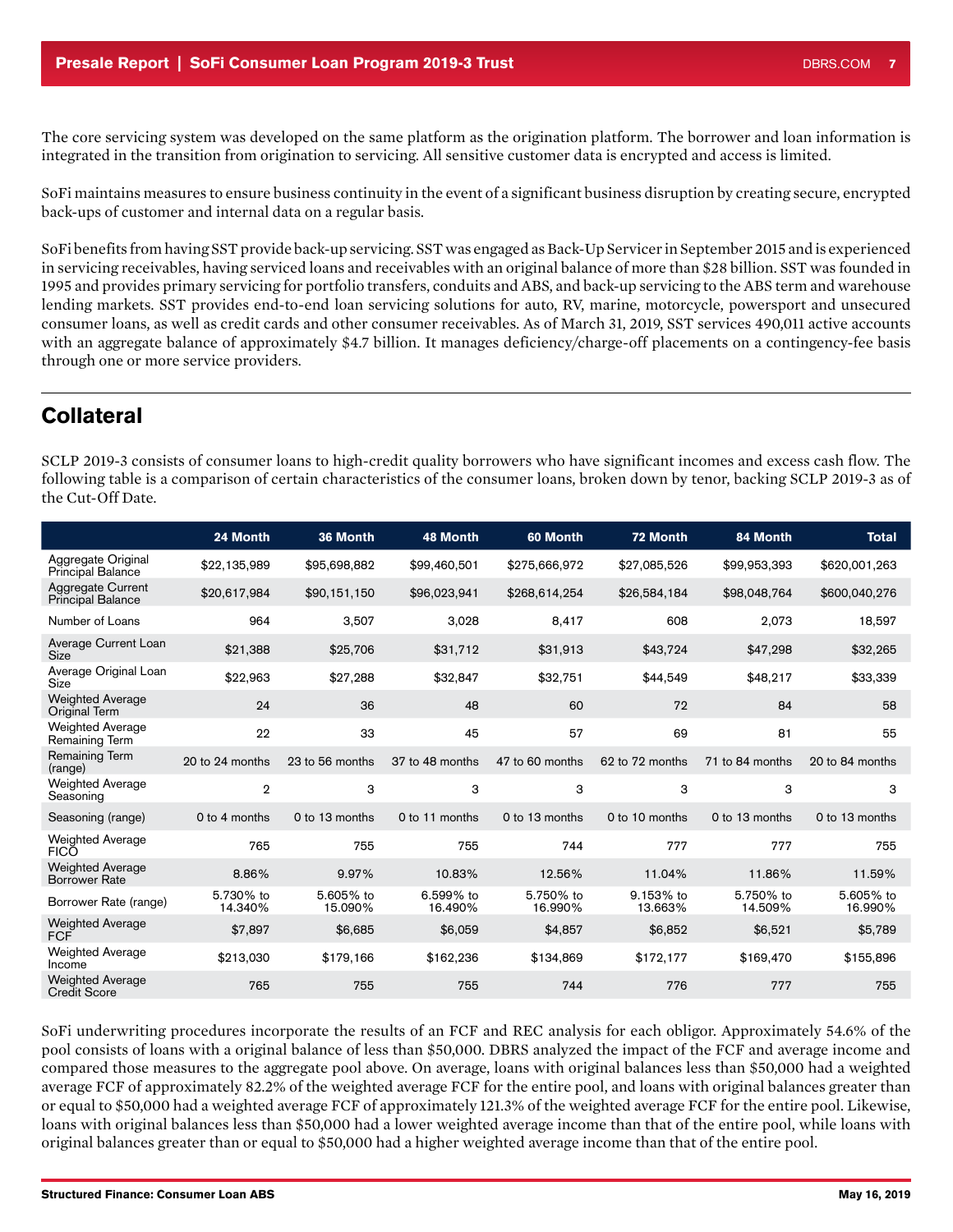### Loans with Original Balances Less Than \$50,000

|                                                 | 24 Month             | 36 Month             | <b>48 Month</b>      | 60 Month             | 72 Month             | 84 Month             | <b>Total</b>         |
|-------------------------------------------------|----------------------|----------------------|----------------------|----------------------|----------------------|----------------------|----------------------|
| Aggregate Original<br><b>Principal Balance</b>  | \$14,743,458         | \$62,472,501         | \$57,296,347         | \$160,276,277        | \$10,883,802         | \$32,755,412         | \$338,427,797        |
| Aggregate Current<br><b>Principal Balance</b>   | \$13,647,955         | \$58,995,568         | \$55,361,016         | \$156,158,133        | \$10,658,560         | \$32,182,449         | \$327,003,680        |
| Number of Loans                                 | 848                  | 2,954                | 2,342                | 6,388                | 373                  | 1,167                | 14,072               |
| Average Current Loan<br>Size                    | \$16,094             | \$19,971             | \$23,638             | \$24,446             | \$28,575             | \$27,577             | \$23,238             |
| Average Original Loan<br>Size                   | \$17,386             | \$21,148             | \$24,465             | \$25,090             | \$29,179             | \$28,068             | \$24,050             |
| <b>Weighted Average</b><br>Original Term        | 24                   | 36                   | 48                   | 60                   | 72                   | 84                   | 55                   |
| <b>Weighted Average</b><br>Remaining Term       | 22                   | 33                   | 45                   | 57                   | 69                   | 81                   | 52                   |
| <b>Remaining Term</b><br>(range)                | 20 to 24 months      | 24 to 36 months      | 41 to 48 months      | 50 to 60 months      | 62 to 72 months      | 71 to 84 months      | 20 to 84 months      |
| <b>Weighted Average</b><br>Seasoning            | $\overline{2}$       | 3                    | 3                    | 3                    | 3                    | 3                    | 3                    |
| Seasoning (range)                               | 0 to 4 months        | 0 to 12 months       | 0 to 7 months        | 0 to 10 months       | 0 to 10 months       | 0 to 13 months       | 0 to 13 months       |
| <b>Weighted Average</b><br><b>FICO</b>          | 762                  | 754                  | 751                  | 743                  | 776                  | 778                  | 752                  |
| <b>Weighted Average</b><br><b>Borrower Rate</b> | 9.22%                | 10.15%               | 11.25%               | 12.82%               | 11.14%               | 11.87%               | 11.78%               |
| Borrower Rate (range)                           | 5.730% to<br>14.340% | 5.605% to<br>15.090% | 6.599% to<br>16.490% | 5.750% to<br>16.990% | 9.188% to<br>13.038% | 9.499% to<br>14.509% | 5.605% to<br>16.990% |
| <b>Weighted Average</b><br><b>FCF</b>           | \$6,456              | \$5,475              | \$4,833              | \$4,029              | \$6,042              | \$5,743              | \$4,761              |
| <b>Weighted Average</b><br>Income               | \$165,285            | \$142,986            | \$127,670            | \$110,534            | \$145,984            | \$140,766            | \$125,706            |
| <b>Weighted Average</b><br><b>Credit Score</b>  | 761                  | 754                  | 751                  | 743                  | 776                  | 778                  | 752                  |

### Loans with Original Balances Greater Than or Equal to \$50,000

|                                                 | 24 Month             | 36 Month             | <b>48 Month</b>      | 60 Month             | 72 Month             | 84 Month             | <b>Total</b>         |
|-------------------------------------------------|----------------------|----------------------|----------------------|----------------------|----------------------|----------------------|----------------------|
| Aggregate Original<br><b>Principal Balance</b>  | \$7,392,531          | \$33,226,381         | \$42,164,155         | \$115,390,695        | \$16,201,724         | \$67,197,981         | \$281,573,466        |
| Aggregate Current<br><b>Principal Balance</b>   | \$6,970,028          | \$31,155,582         | \$40,662,926         | \$112,456,121        | \$15,925,624         | \$65,866,315         | \$273,036,596        |
| Number of Loans                                 | 116                  | 553                  | 686                  | 2,029                | 235                  | 906                  | 4,525                |
| Average Current Loan<br><b>Size</b>             | \$60,086             | \$56,339             | \$59,275             | \$55,424             | \$67,769             | \$72,700             | \$60,340             |
| Average Original Loan<br>Size                   | \$63,729             | \$60,084             | \$61,464             | \$56,871             | \$68,944             | \$74,170             | \$62,226             |
| <b>Weighted Average</b><br>Original Term        | 24                   | 36                   | 48                   | 60                   | 72                   | 84                   | 61                   |
| <b>Weighted Average</b><br>Remaining Term       | 22                   | 33                   | 45                   | 57                   | 69                   | 81                   | 58                   |
| Remaining Term<br>(range)                       | 20 to 23 months      | 23 to 56 months      | 37 to 48 months      | 47 to 60 months      | 66 to 71 months      | 73 to 84 months      | 20 to 84 months      |
| <b>Weighted Average</b><br>Seasoning            | $\overline{2}$       | 3                    | 3                    | 3                    | 3                    | 3                    | 3                    |
| Seasoning (range)                               | 1 to 4 months        | 0 to 13 months       | 0 to 11 months       | 0 to 13 months       | 1 to 6 months        | 0 to 11 months       | 0 to 13 months       |
| <b>Weighted Average</b><br><b>FICO</b>          | 773                  | 758                  | 760                  | 745                  | 777                  | 776                  | 759                  |
| <b>Weighted Average</b><br><b>Borrower Rate</b> | 8.15%                | 9.61%                | 10.26%               | 12.19%               | 10.98%               | 11.86%               | 11.36%               |
| Borrower Rate (range)                           | 6.205% to<br>13.715% | 6.527% to<br>14.840% | 7.125% to<br>15.840% | 7.600% to<br>16.990% | 9.153% to<br>13.663% | 5.750% to<br>14.509% | 5.750% to<br>16.990% |
| <b>Weighted Average</b><br><b>FCF</b>           | \$10,719             | \$8,978              | \$7,729              | \$6,008              | \$7,394              | \$6,901              | \$7,020              |
| <b>Weighted Average</b><br>Income               | \$306,520            | \$247,676            | \$209,297            | \$168,660            | \$189,708            | \$183,494            | \$192,054            |
| <b>Weighted Average</b><br><b>Credit Score</b>  | 773                  | 758                  | 760                  | 745                  | 776                  | 776                  | 759                  |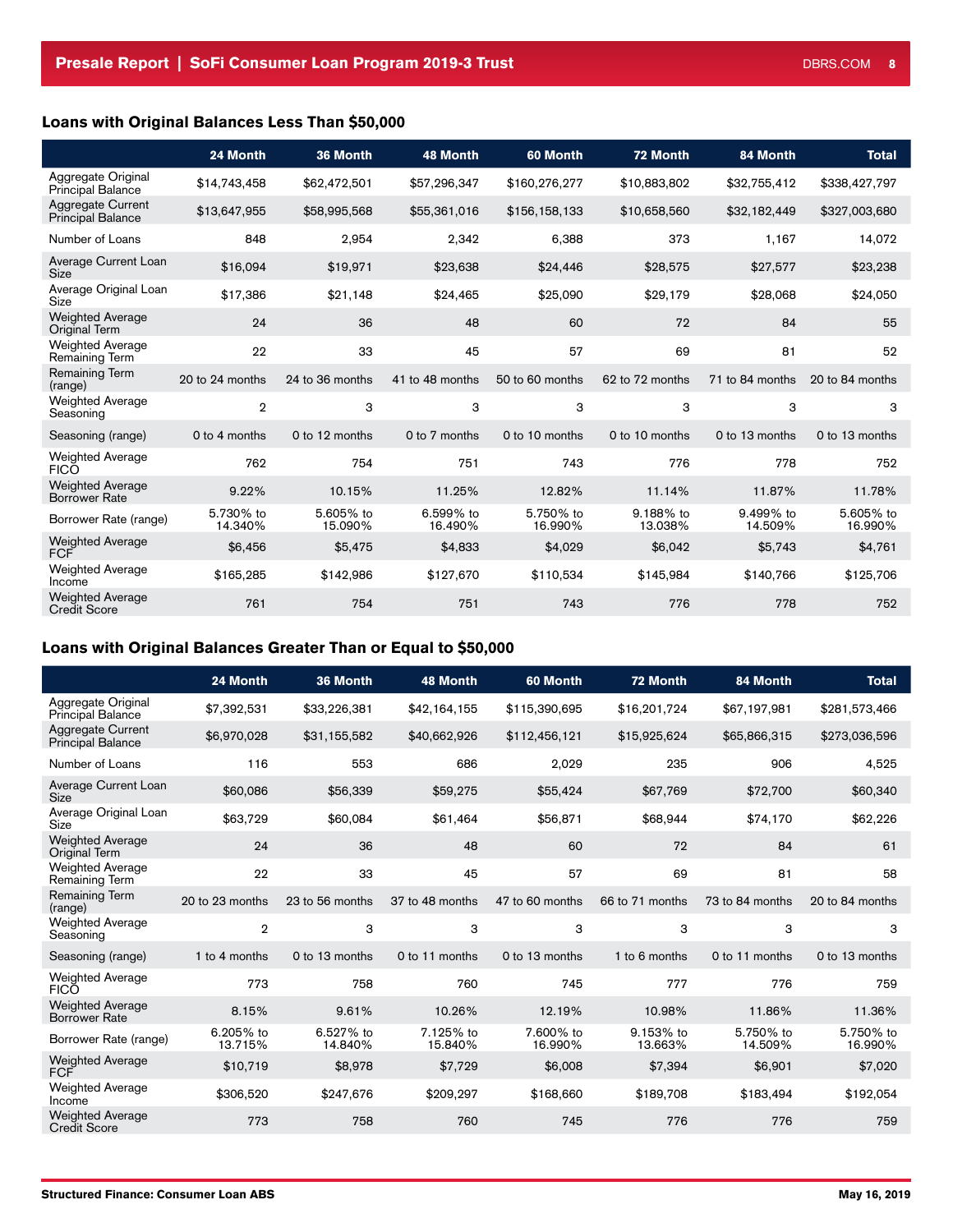### Following the summary tables is a comparison of the SCLP 2019-3 deal to other SCLP deals.

|                                                                              | <b>SCLP 2019-3</b> | <b>SCLP 2019-2</b> | <b>SCLP 2019-1</b> | <b>SCLP 2018-4</b> | <b>SCLP 2018-3</b> | <b>SCLP 2018-2</b> |  |  |
|------------------------------------------------------------------------------|--------------------|--------------------|--------------------|--------------------|--------------------|--------------------|--|--|
| <b>Closing Date</b>                                                          | June-19            | May-19             | February-19        | October-18         | July-18            | April-18           |  |  |
| <b>Collateral Characteristics</b>                                            |                    |                    |                    |                    |                    |                    |  |  |
| Aggregate Current Principal Balance                                          | \$600,040,276      | \$600,011,892      | \$525,096,826      | \$600,000,014      | \$600,039,011      | \$750,005,353      |  |  |
| Number of Loans                                                              | 18,597             | 19,529             | 16,599             | 18,390             | 18,519             | 23,165             |  |  |
| Average Current Loan Size                                                    | \$32,265           | \$30,724           | \$31,634           | \$32,626           | \$32,401           | \$32,377           |  |  |
| Weighted Average Borrower Rate                                               | 11.59%             | 11.21%             | 11.20%             | 11.09%             | 9.99%              | 9.65%              |  |  |
| Weighted Average Original Term                                               | 58                 | 61                 | 60                 | 63                 | 64                 | 65                 |  |  |
| Weighted Average Remaining Term                                              | 55                 | 54                 | 56                 | 60                 | 60                 | 62                 |  |  |
| Weighted Average FICO                                                        | 755                | 754                | 753                | 750                | 748                | 743                |  |  |
| Weighted Average FCF                                                         | \$5,789            | \$5,620            | \$5,696            | \$5,595            | \$5,113            | \$5,043            |  |  |
| Weighted Average Income                                                      | \$155,896          | \$150,741          | \$151,144          | \$148,565          | \$137,990          | \$135,674          |  |  |
| Percent of 2 Year Loans                                                      | 3.4%               | 0.3%               | 0.0%               | 0.0%               | 0.0%               | 0.0%               |  |  |
| Percent of 3 Year Loans                                                      | 15.0%              | 15.8%              | 17.8%              | 15.0%              | 15.8%              | 15.6%              |  |  |
| Percent of 4 Year Loans                                                      | 16.0%              | 13.3%              | 13.0%              | 11.5%              | 9.8%               | 8.0%               |  |  |
| Percent of 5 Year Loans                                                      | 44.8%              | 42.1%              | 43.9%              | 38.2%              | 35.7%              | 33.9%              |  |  |
| Percent of 6 Year Loans                                                      | 4.4%               | 5.3%               | 4.9%               | 7.2%               | 6.0%               | 5.9%               |  |  |
| Percent of 7 Year Loans                                                      | 16.3%              | 23.2%              | 20.5%              | 28.0%              | 32.7%              | 36.7%              |  |  |
| <b>Top 3 States</b>                                                          |                    |                    |                    |                    |                    |                    |  |  |
| 1                                                                            | CA 13.5%           | CA 13.5%           | CA 13.1%           | CA 12.9%           | CA 13.3%           | CA 14.2%           |  |  |
| $\overline{2}$                                                               | TX 11.2%           | TX 10.9%           | TX 11.8%           | TX 11.2%           | TX 10.8%           | TX 11.7%           |  |  |
| 3                                                                            | NY 7.4%            | NY 7.3%            | NY 7.6%            | NY 6.9%            | NY 7.1%            | NY 7.0%            |  |  |
|                                                                              |                    |                    |                    |                    |                    |                    |  |  |
| <b>Notes</b>                                                                 |                    |                    |                    |                    |                    |                    |  |  |
| Total                                                                        | \$549,200,000      | \$549,000,000      | \$480,700,000      | \$549,000,000      | \$546,000,000      | \$680,600,000      |  |  |
| Class A (or Class A-1)                                                       | \$420,000,000      | \$414,000,000      | \$351,800,000      | \$379,000,000      | \$285,000,000      | \$347,100,000      |  |  |
| Class A-2                                                                    | N/A                | N/A                | N/A                | N/A                | \$129,000,000      | \$159,800,000      |  |  |
| Class B                                                                      | \$31,100,000       | \$36,000,000       | \$39,400,000       | \$48,000,000       | \$69,000,000       | \$93,700,000       |  |  |
| Class C                                                                      | \$62,500,000       | \$54,000,000       | \$51,500,000       | \$68,000,000       | \$63,000,000       | \$80,000,000       |  |  |
| Class D                                                                      | \$35,600,000       | \$45,000,000       | \$38,000,000       | \$54,000,000       | N/A                | N/A                |  |  |
| <b>Credit Enhancement</b>                                                    |                    |                    |                    |                    |                    |                    |  |  |
| CE                                                                           | 30.46%             | 31.46%             | 33.46%             | 37.29%             | 31.46%             | 32.87%             |  |  |
| Initial                                                                      | 8.47%              | 8.50%              | 8.45%              | 8.50%              | 9.01%              | 9.25%              |  |  |
| Target                                                                       | 11.00%             | 11.00%             | 11.35%             | 11.35%             | 11.35%             | 12.00%             |  |  |
| Floor                                                                        | 1.00%              | 1.00%              | 1.00%              | 1.00%              | 1.00%              | 1.00%              |  |  |
| Reserve Account *                                                            | 0.50%              | 0.50%              | 0.50%              | 0.50%              | 0.50%              | 0.50%              |  |  |
| * Reserve Account is calculated as a percentage of the initial Note balance. |                    |                    |                    |                    |                    |                    |  |  |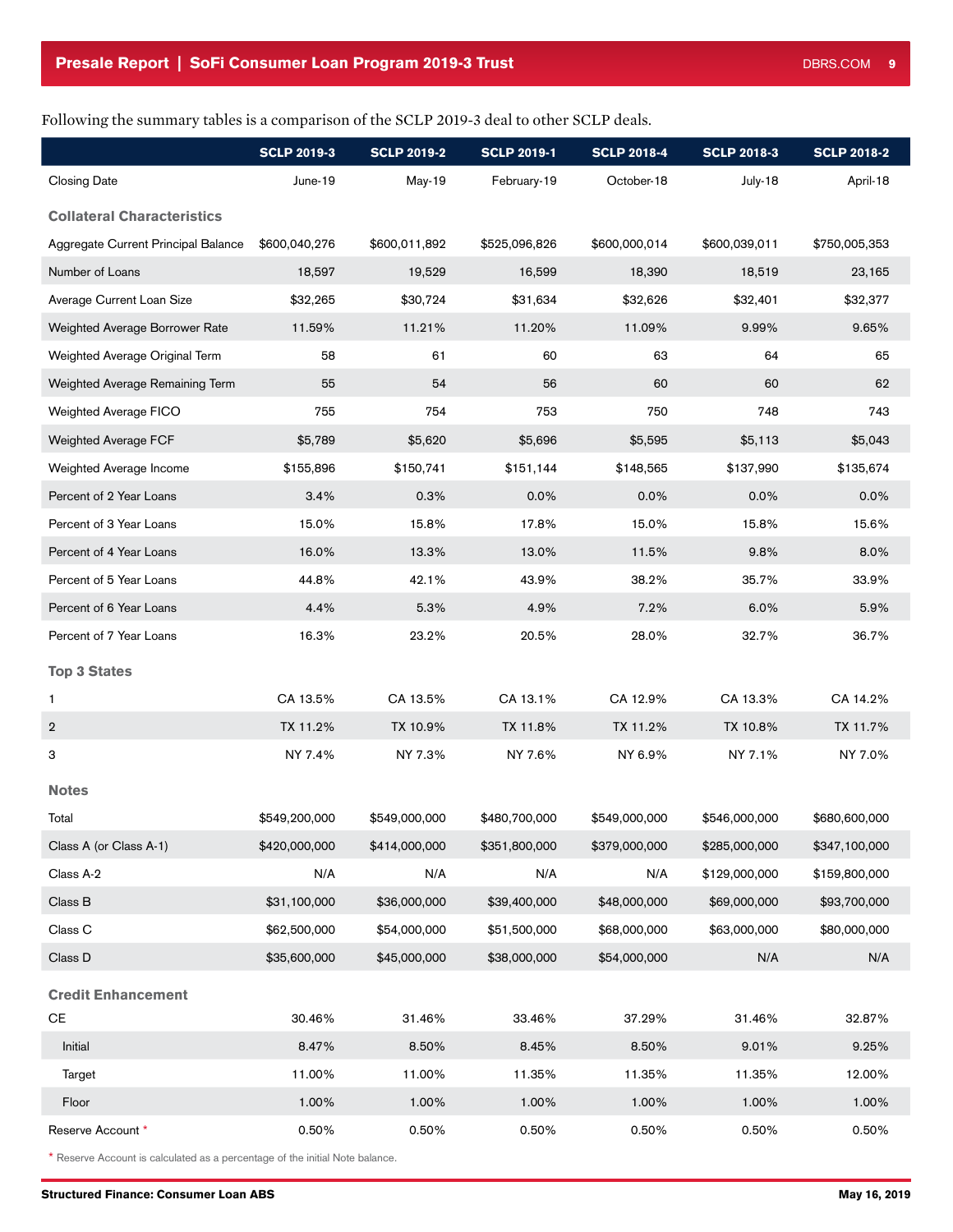# <span id="page-9-0"></span>Transaction Structure

### Structural Summary



#### **Dates**

- Date of Issuance is on or about June 7, 2019.
- Cut-Off Date means the close of business on April 16, 2019.
- Monthly Payment Date means the 25th day of each month, commencing July 25, 2019.
- Final Maturity Date means May 25, 2028.

### Interest Rates

The interest rate types are identical to those in the SCLP 2019-2 transaction: the Notes have fixed-rate coupons.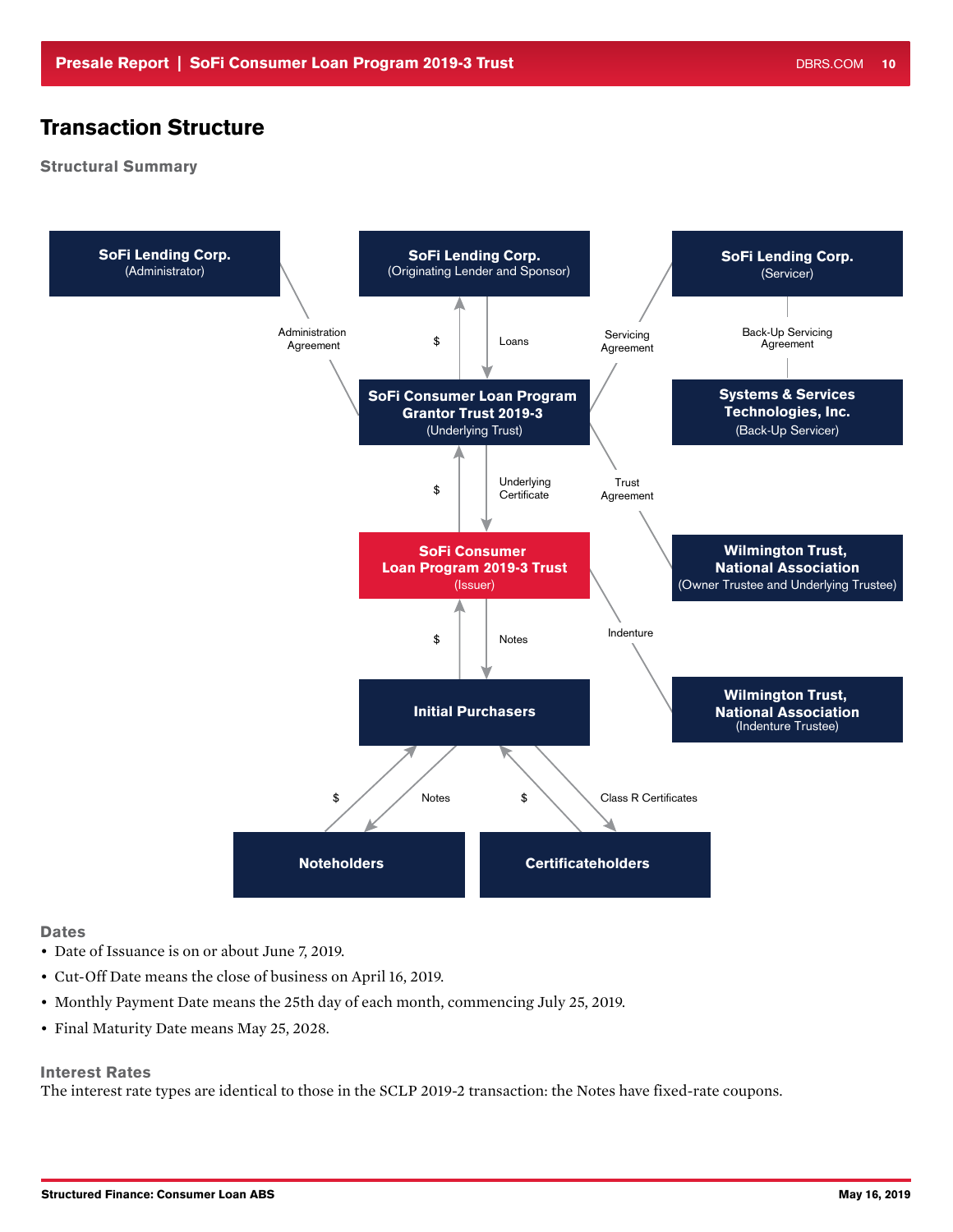#### Priority of Payments

On each payment date, available funds will be applied in the following order of priority:

- 1. First, an amount equal to the **Senior Transaction Fees** (includes the Indenture Trustee fee (the greater of \$500 per month or 0.01% per annum), Owner Trustee and Underlying Trustee fees (\$9,500 per annum), Servicing Fee (0.575% per annum), Back-Up Servicing Fee (included in Servicing Fee), Extraordinary Expenses of the trustees (capped at \$25,000 per annum), Extraordinary Expenses of a successor Servicer (capped at \$25,000 per annum), Extraordinary Expenses of the Loan Data Agent (capped at \$5,000 per annum) and the Administration Fees (0.05% per annum; includes the Loan Data Agent fee equal to the greater of \$2,500 per month or 0.01% per annum and a separate amount for ratings maintenance expenses, capped at \$31,000 per annum)) then due (including amounts not paid on prior Monthly Payment Dates), pro rata, based upon the amounts due to such parties;
- 2. Second, to the Holders of the Class A Notes, an amount equal to **interest due on the Class A Notes** (including any overdue interest), pro rata, based upon the amounts due each Holder of Class A Notes;
- 3. Third, to the Holders of the Class B Notes, an amount equal to **interest due on the Class B Notes** (including any overdue interest), pro rata, based upon the amounts due each Holder of Class B Notes;
- 4. Fourth, to the Holders of the Class A Notes and Class B Notes, principal payments in an amount equal to the **First Priority Principal Distribution Amount** for such Monthly Payment Date, first to the Holders of the Class A Notes (pro rata based upon the respective Principal Amounts of the Class A Notes), until the Class A Notes have been paid in full and then to the Holders of the Class B Notes (pro rata, based upon the respective Principal Amounts of the Class B Notes);
- 5. Fifth, to the Holders of the Class C Notes, an amount equal to **interest due on the Class C Notes** (including any overdue interest), pro rata, based upon the amounts due each Holder of Class C Notes;
- 6. Sixth, to the Holders of the Class A Notes, Class B Notes and Class C Notes, principal payments in an amount equal to the **Second Priority Principal Distribution Amount** for such Monthly Payment Date, first to the Holders of the Class A Notes (pro rata based upon the respective Principal Amounts of the Class A Notes), until the Class A Notes have been paid in full, then to the Holders of the Class B Notes (pro rata, based upon the respective Principal Amounts of the Class B Notes), until the Class B Notes have been paid in full and then to the Holders of the Class C Notes (pro rata, based upon the respective Principal Amounts of the Class C Notes);
- 7. Seventh, to the Holders of the Class D Notes, an amount equal to **interest due on the Class D Notes** (including any overdue interest), pro rata, based upon the amounts due each Holder of Class D Notes;
- 8. Eighth, to the Holders of the Notes, principal payments in an amount equal to the **Third Priority Principal Distribution Amount**  for such Monthly Payment Date, first to the Holders of the Class A Notes (pro rata, based upon the respective Principal Amounts of the Class A Notes), until the Class A Notes have been paid in full, then to the Holders of the Class B Notes (pro rata, based upon the respective Principal Amounts of the Class B Notes), until the Class B Notes have been paid in full, then to the Holders of the Class C Notes (pro rata, based upon the respective Principal Amounts of the Class C Notes), until the Class C Notes have been paid in full and then to the Holders of the Class D Notes (pro rata, based upon the respective Principal Amounts of the Class D Notes);
- 9. Ninth, to the Reserve Account, the amount, if any, necessary to increase the balance to the **Reserve Account Requirement** for such Monthly Payment Date;
- 10. Tenth, to the Holders of the Notes, principal payments in an amount equal to the **Regular Principal Distribution Amount** for such Monthly Payment Date, first to the Holders of the Class A Notes (pro rata, based upon the respective Principal Amounts of the Class A Notes), until the Class A Notes have been paid in full, then to the Holders of the Class B Notes (pro rata, based upon the respective Principal Amounts of the Class B Notes), until the Class B Notes have been paid in full, then to Holders of the Class C Notes (pro rata, based upon the respective Principal Amounts of the Class C Notes), until the Class C Notes have been paid in full and then to Holders of the Class D Notes (pro rata, based upon the respective Principal Amounts of the Class D Notes);
- 11. Eleventh, to the Indenture Trustee, the Underlying Trustee, each Servicer, the Back-up Servicer and the Administrator, an amount equal to the **Subordinate Transaction Fees** (means (a) any Extraordinary Expenses of the Indenture Trustee, the Owner Trustee or the Underlying Trustee that are not payable as Senior Transaction Fees and that do not exceed, in any calendar year, an aggregate of \$100,000, (b) any Extraordinary Expenses of the Servicer that are not payable as Senior Transaction Fees, (c) any Extraordinary Expenses of the Loan Data Agent that are not payable as Senior Transaction Fees (capped at \$20,000 per annum) and (d) any Extraordinary Expenses of the Administrator) then due (including amounts not paid on prior Monthly Payment Dates), pro rata, based upon the amounts due to such parties;
- 12. Twelfth, to the Administrator, an amount equal to the Net Investment Income received; and
- 13. Thirteenth, any remainder to the Certificateholders, pro rata, based upon the respective notional amounts of the Certificates.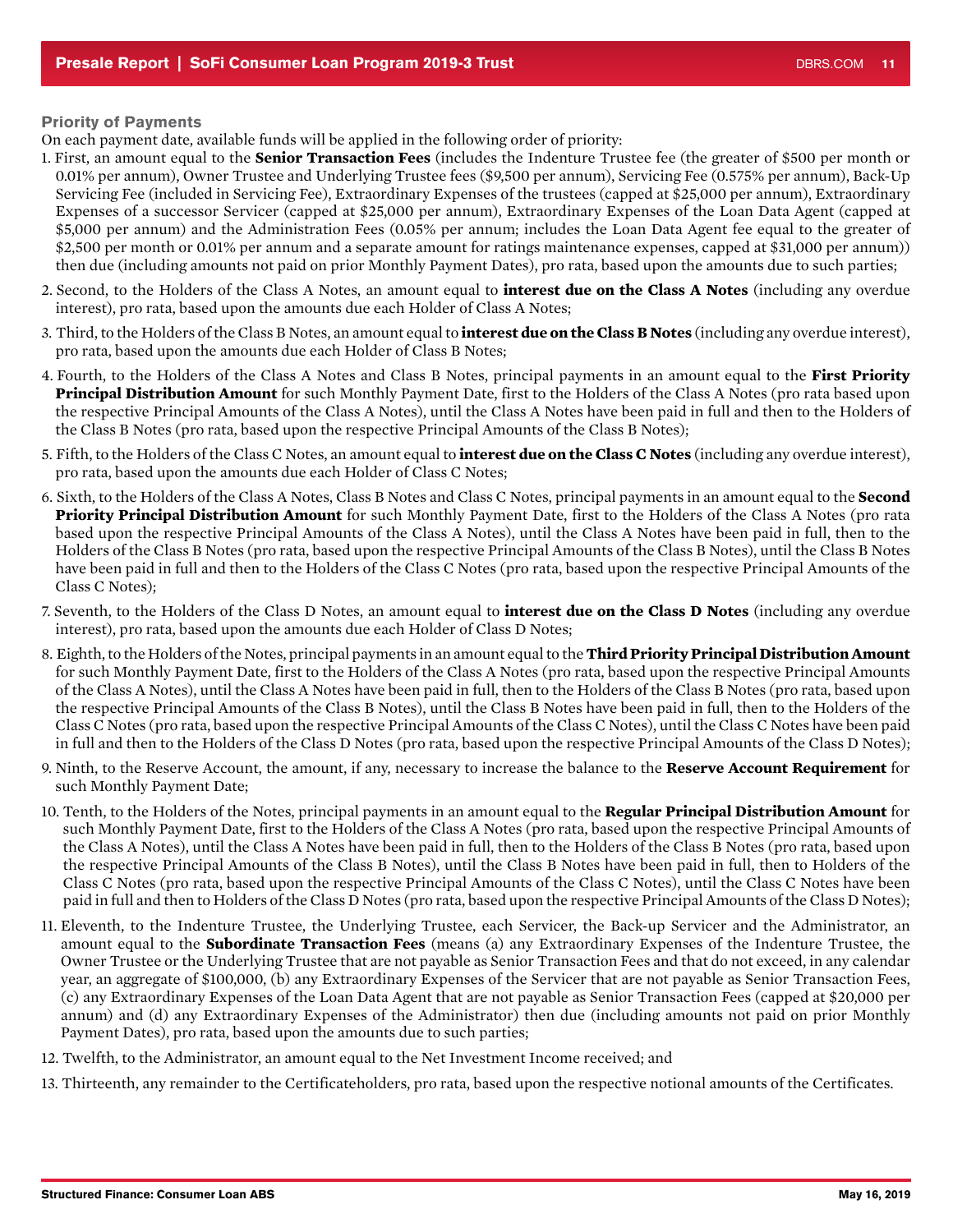### Priority of Payments Summary



Principal Distribution Amount includes the First Priority Principal Distribution Amount, the Second Priority Principal Distribution Amount, the Third Priority Principal Distribution Amount and the Regular Principal Distribution Amount.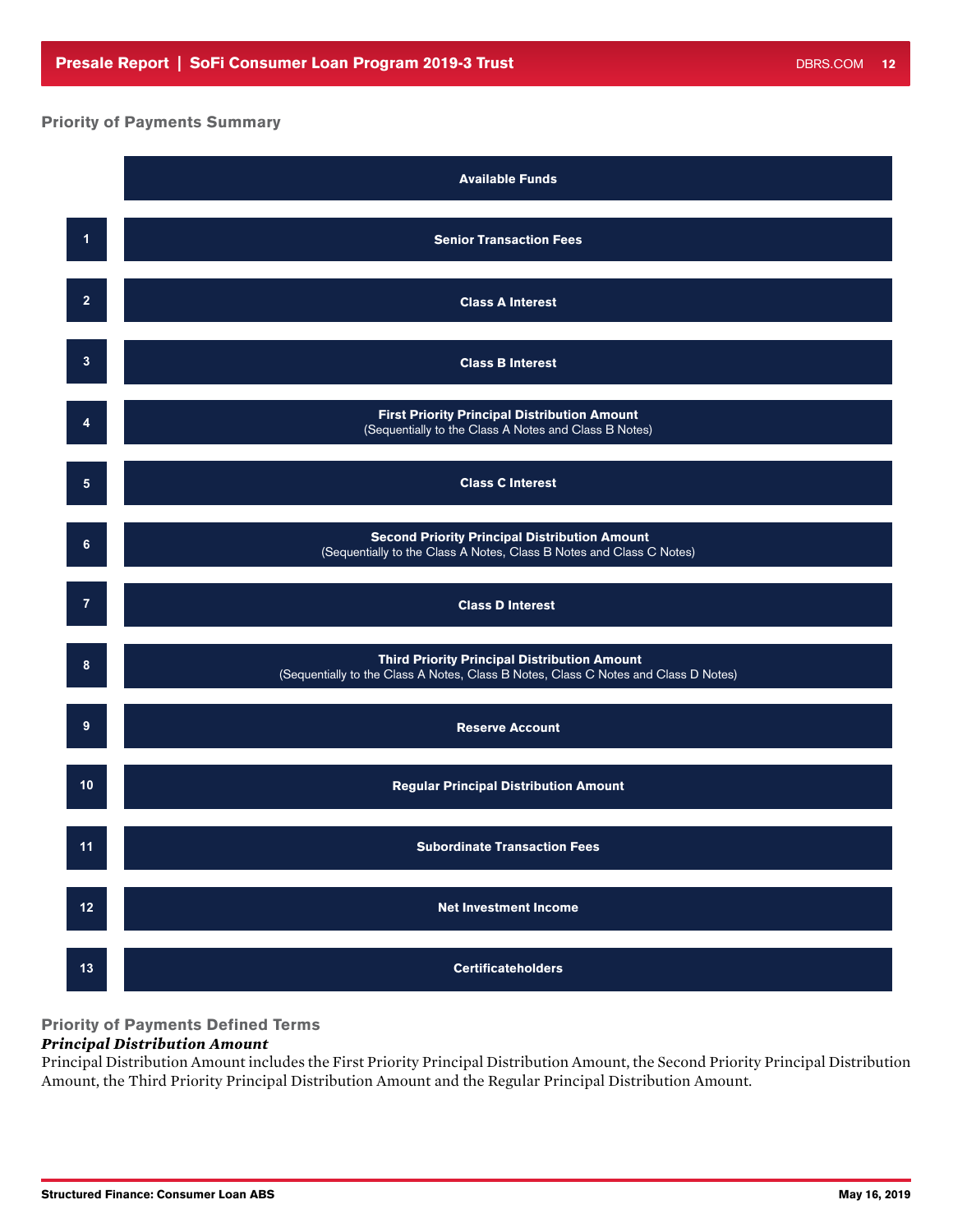#### <span id="page-12-0"></span>*First Priority Principal Distribution Amount*

- 1. Prior to the Final Maturity Date of the Class B Notes, an amount equal to the lesser of (a) the amount (if any), by which (i) Available Funds remaining after the required prior applications described in clauses (1) through (3) in the Priority of Payments above exceeds (ii) Net Investment Income for such Monthly Payment Date and (b) the amount (if any) by which (i) the aggregate Principal Amount of the Outstanding Class A Notes and Class B Notes exceeds (ii) the Pool Balance; and
- 2. On or after the Final Maturity Date of the Class B Notes, the aggregate Principal Amount of the Class A Notes and Class B Notes Outstanding.

#### *Second Priority Principal Distribution Amount*

- 1. Prior to the Final Maturity Date of the Class C Notes, an amount equal to the lesser of (a) the amount (if any), by which (i) Available Funds remaining after the required prior applications described in clauses (1) through (5) in the Priority of Payments above exceeds (ii) Net Investment Income for such Monthly Payment Date and (b) the amount (if any) by which (i) the aggregate Principal Amount of the Outstanding Class A Notes, Class B Notes and Class C Notes exceeds (ii) the Pool Balance; and
- 2. On or after the Final Maturity Date of the Class C Notes, the Principal Amount of the Class C Notes Outstanding.

#### *Third Priority Principal Distribution Amount*

- 1. Prior to the Final Maturity Date of the Class D Notes, an amount equal to the lesser of (a) the amount (if any), by which (i) Available Funds remaining after the required prior applications described in clauses (1) through (7) in the Priority of Payments above exceeds (ii) Net Investment Income for such Monthly Payment Date and (b) the amount (if any) by which (i) the aggregate Principal Amount of the Outstanding Notes exceeds (ii) the Pool Balance; and
- 2. On or after the Final Maturity Date of the Class D Notes, the Principal Amount of the Class D Notes Outstanding.

#### *Regular Principal Distribution Amount*

- 1. When no Turbo Trigger is in effect (except as specified in clause (3) below), an amount equal to the lesser of (a) the Available Funds remaining after the required prior applications described in clauses (1) through (9) in the Priority of Payments above or (b) the amount, if any, by which (i) the sum of the aggregate Principal Amount of the Outstanding Notes plus the Specified Overcollateralization Amount exceeds (ii) the Pool Balance, and
- 2. When a Turbo Trigger is in effect (except as specified in clause (3) below), an amount equal to the lesser of (a) the amount, if any, by which (i) the Available Funds remaining after the required prior applications described in clauses (1) through (9) in the Priority of Payments above exceeds (ii) Net Investment Income for such Monthly Payment Date and (b) the aggregate Principal Amount of the Outstanding Notes.
- 3. Additionally, Regular Principal Distribution Amount will revert to all other amounts then held in the Distribution Account and the Reserve Account on the first Monthly Payment Date following the sale of the Portfolio Loans.

#### Servicer Termination Events

The transaction will include the following servicer termination events:

- 1. Failure by Servicer to duly observe or perform in any material respect any of its covenants, obligations or agreements set forth in the Loan Servicing Agreement (other than with respect to any payment, transfer or deposit as required by the Loan Servicing Agreement) that continues unremedied for a period of 30 days after the earlier of a Responsible Officer of Servicer obtaining knowledge of such failure or its receipt of written notice of such failure, requiring the same to be remedied, from Purchaser,
- 2. Failure by Servicer to maintain licenses, approvals, qualifications and authorizations to do business or service any Loans in any jurisdiction where the related Borrowers are residents, to the extent required under Applicable Law, and such failure continues unremedied for a period of 30 days after the earlier of the date upon which Servicer received written notice of such failure from any Regulatory Authority; provided, however, that such termination shall only be effective with respect to any Loans where the Borrower is resident in such jurisdiction; or
- 3. A Servicer Insolvency Event shall have occurred; or
- 4. Any representation or warranty made by Servicer shall prove to be untrue or incomplete in any material respect such as to create a Material Adverse Effect and continues unremedied for a period of 30 days after the earlier of a Responsible Officer of Servicer obtaining knowledge of such failure or its receipt of written notice of such failure, requiring the same to be remedied, from Purchaser; or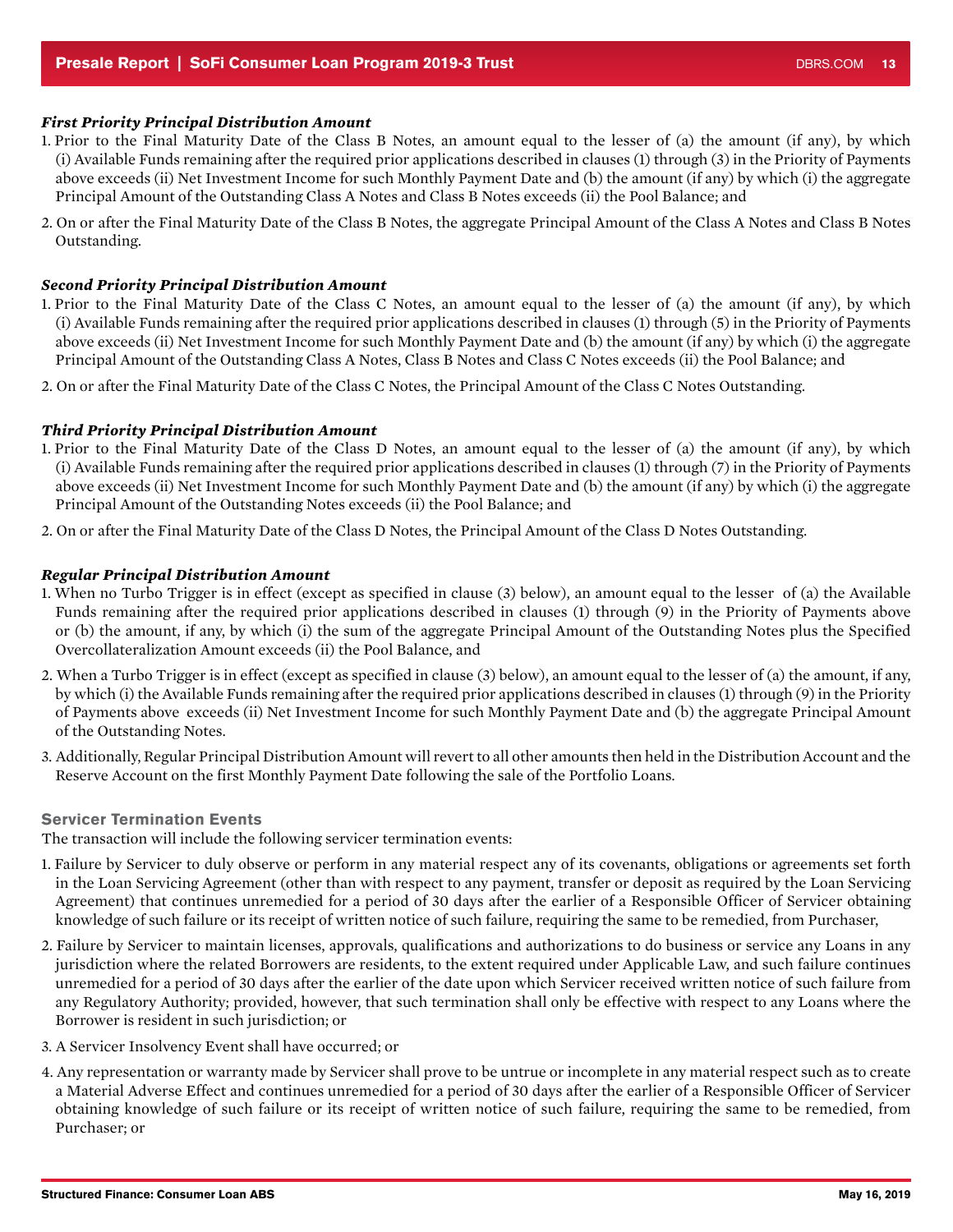- <span id="page-13-0"></span>5. Any failure by Servicer to make any payment, transfer or deposit as required by this Agreement which continues unremedied for a period of two Business Days after the earlier of a Responsible Officer of Servicer obtaining knowledge of such failure and Servicer's receipt of notice of such failure from Purchaser; or
- 6. Any Regulatory Authority shall have condemned, seized or appropriated, or shall have assumed custody or control of, all or any substantial part of the property of Servicer, or shall have taken any action to displace the management of Servicer or to curtail its authority in the conduct of its business as Servicer, or shall have taken any action in the nature of enforcement to remove, limit or restrict the licensing or approval of Servicer as a servicer of consumer loans.

### Events of Default

The transaction will include standard events of default, which contain cure periods and call for acceleration of the principal balance of the Notes. Events of default include the following:

- 1. Default in the due and punctual payment of any interest on any Class A Note and such default continues for two Business Days.
- 2. If no Class A Notes are outstanding, default in the due and punctual payment of any interest on any Class B Note and such default continues for two Business Days.
- 3. If no Class A Notes or Class B Notes are outstanding, default in the due and punctual payment of any interest on any Class C Note and such default continues for two Business Days.
- 4. If no Class A Notes, Class B Notes or Class C Notes are outstanding, default in the due and punctual payment of any interest on any Class D Note and such default continues for two Business Days.
- 5. Default in the due and punctual payment of the principal of any Note on the Final Maturity Date.
- 6. Default in the performance of any of the Issuer's obligations with respect to the transmittal of moneys to be credited to the Distribution Account under the provisions of the Indenture, and such default shall have continued for a period of ten days.
- 7. Default in the performance or observance of any other of the covenants, agreements or conditions on the part of the Issuer, the Administration Agreement, or the Securities, or any representation or warranty made by the Issuer, the Administration Agreement, or the Underlying Trust Agreement shall prove to have been false in any material respect when made, and such default shall have continued for a period of 30 days after written notice.
- 8. Certain events of bankruptcy or insolvency of the Issuer.

If the only Event of Default is that specified in clause (7) above, then the Indenture Trustee shall not incur Extraordinary Expenses in excess of \$150,000 in connection with such Event of Default unless the Holders of the Notes have agreed to pay such Extraordinary Expenses as provided in the Indenture.

# Credit Enhancement

Credit enhancement will consist of the Reserve Account, overcollateralization and subordination.

|                       | <b>Outstanding Balance</b> | % Balance  | <b>Credit Enhancement</b> |
|-----------------------|----------------------------|------------|---------------------------|
| Class A Notes         | \$420,000,000              | 70.00%     | 30.46%                    |
| Class B Notes         | \$31,100,000               | 5.18%      | 25.28%                    |
| Class C Notes         | \$62,500,000               | 10.42%     | 14.86%                    |
| Class D Notes         | \$35,600,000               | 5.93%      | 8.93%                     |
| Overcollateralization | \$50,840,276               | 8.47%      |                           |
|                       | \$600,040,276              |            |                           |
| Reserve Account       | \$2,746,000                | $0.50\%$ * |                           |

\* Reserve Account is calculated as a percentage of the initial Note balance at the closing date.

• Reserve Account Requirement means an amount equal to \$2,746,000. This amount is fully funded and non-declining.

• Initial Overcollateralization will be 8.47% of the pool balance.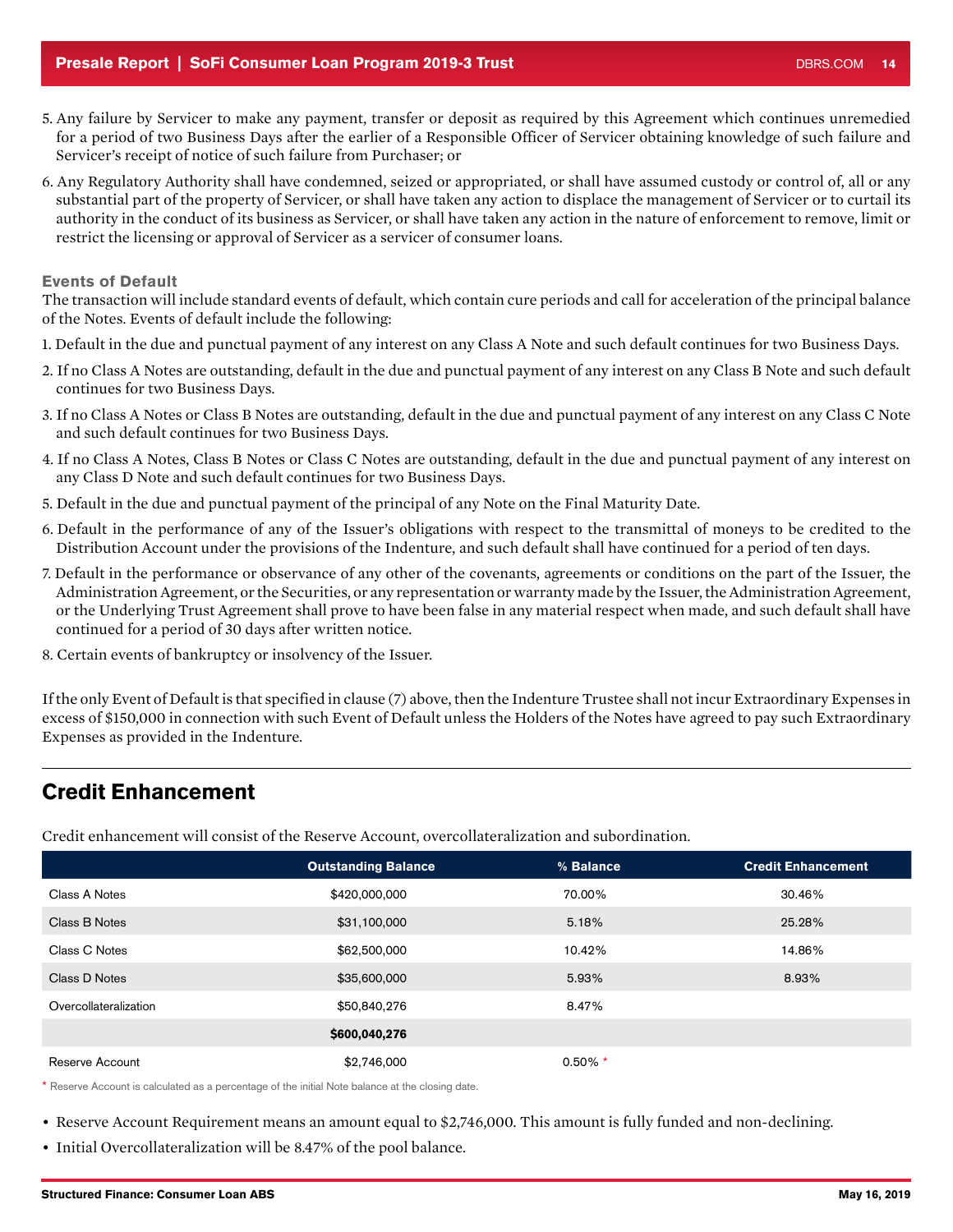- Specified Overcollateralization Amount will be equal to the greater of \$6,000,403 or 11.00% of the current pool balance. A Turbo Trigger is included in the structure. A Turbo Trigger will be in effect if either: the Pool Balance is less than 10% of the Initial Pool Balance or the Cumulative Net Loss Rate has exceeded the applicable Cumulative Net Loss Rate Trigger Amount. Cumulative Net Loss Rate Trigger Amount means the following:
	- For any Collection Period ending on or before June 12, 2020: 3%;
	- For any Collection Period ending after June 12, 2020 and on or before December 12, 2020: 5%;
	- For any Collection Period ending after December 12, 2020 and on or before June 12, 2022: 7%; and
	- For any Collection Period ending after June 12, 2022: 9%.

This Turbo Trigger is curable at certain dates. This structural trigger will cause a lockout of any distributions to the Certificateholders, further enhancing the speed of paydown of the Notes if tripped.

# Cash Flow Analysis

DBRS incorporates a stressed cash flow analysis in its rating process. In the cash flow modeling analysis, several inputs were stressed in order to test whether the transaction cash flows could withstand potential performance and liquidity deterioration of the collateral at the requested rating levels of AAA (sf ), AA (sf ), A (sf ) and BBB (sf ). Different assumptions were made for each term bucket (three, four, five, six and seven years), including different loss timing curves and different prepayment curves.

DBRS developed separate expected case default curves for each term bucket based on SoFi's historical performance as well as proxy data from peers in the consumer loan space. Four loss timing curves were modeled for each term bucket to assess the sensitivity of the transaction structure to the timing of defaults, including a front-loaded scenario, a middle-loaded scenario, a back-loaded scenario and an evenly spread scenario. The timing of defaults reflects the potential for various economic conditions and applies a high level of stress on the transaction's cash flows to test the resilience of the Notes.

In addition to the loss timing curves, three prepayment curves were modeled for each term bucket to assess the sensitivity of the transaction structure to the timing of prepayments. While faster-than-expected prepayments may lower the credit risk of the transaction because the securitization trust is exposed to a shorter period of default risk, at the same time, faster prepayments may lower the amount of excess spread generated by the underlying collateral, thus reducing the amount of credit enhancement available to absorb losses. The expected case CNL assumptions for the SCLP 2019-3 pool by term segments are as follows:

| Loan Term    | <b>CNL</b>       |
|--------------|------------------|
| 2 to 3 years | 2.75%            |
| 4 years      | 4.15% to 4.65%   |
| 5 years      | 5.60% to 6.50%   |
| 6 years      | 8.35% to 9.75%   |
| 7 years      | 11.15% to 13.00% |

Break-even cash flow stress analysis demonstrated the maximized cumulative defaults (until the first dollar of Note defaults) while keeping all other AAA (sf) AA (sf), A (sf) and BBB (sf) assumptions the same. Based upon the most constraining cash flow scenario, the SCLP 2019-3 transaction is able to withstand cumulative defaults of approximately 39.11% for AAA (sf), 34.48% for AA (sf), 25.56% for A (sf) and 20.45% for BBB (sf). This represents multiples of approximately 6.54 times (x) for AAA (sf), 5.76x for AA (sf), 4.27x for A (sf ) and 3.42x for BBB (sf ) of the DBRS expected case cumulative default rate expectation for the SCLP 2019-3 pool.

Please refer to Appendix A for additional cash flow assumption details.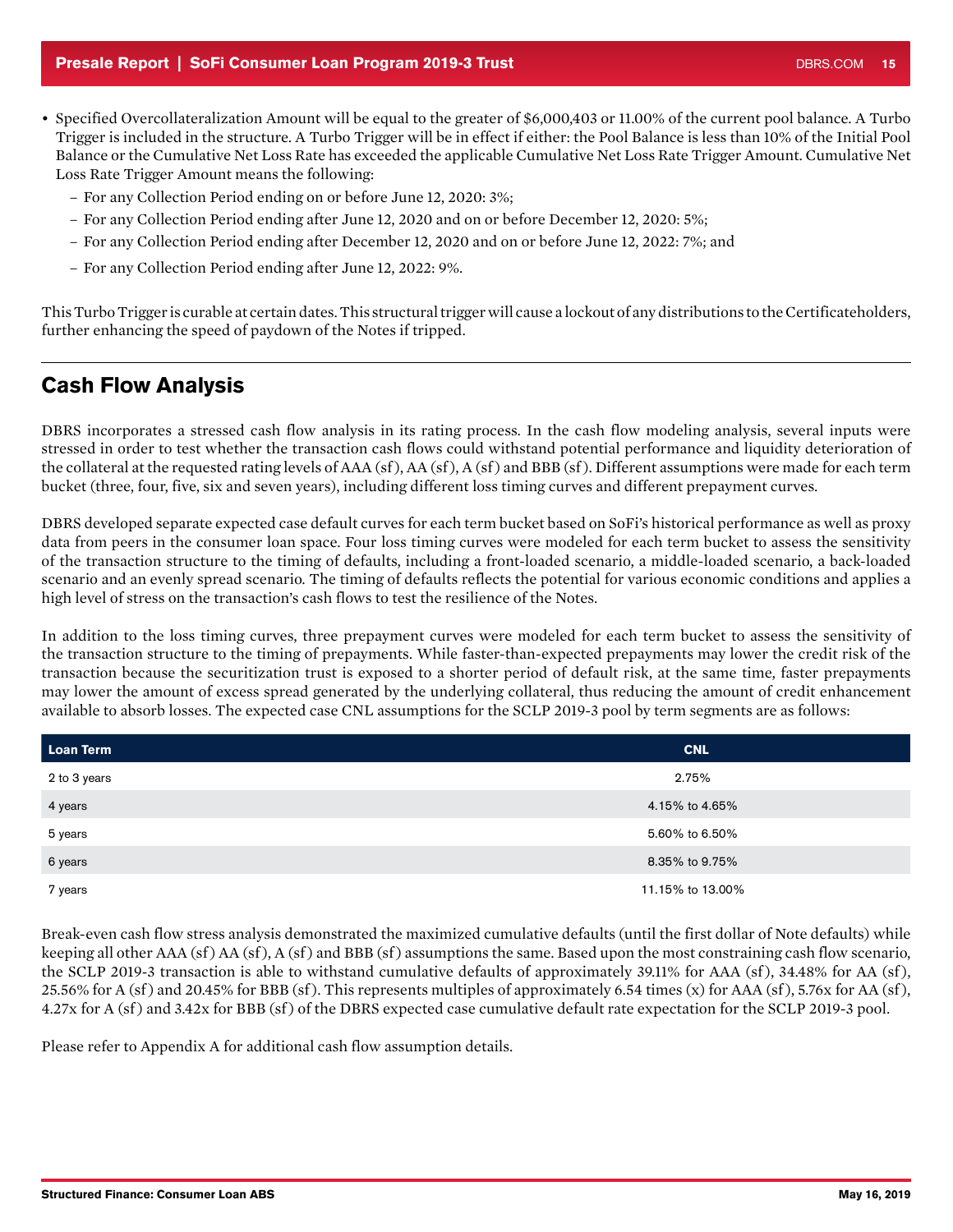# Legal Structure and Opinions

SCLP 2019-3 is a special-purpose entity structured to be bankruptcy remote by restricting the Issuer's operations so that it does not engage in business with, or incur liabilities to, any other entity which may bring bankruptcy proceedings against the Issuer.

DBRS expects to receive an opinion of counsel to the effect that the transfer of the loans to the trust constitutes a true sale and that the trust assets will not be consolidated with those of SoFi in the event of bankruptcy. Additionally, DBRS expects to receive an opinion of counsel that the trustee has a first-perfected security interest in the trust assets.

DBRS expects to receive an opinion of counsel to the effect that the Notes will be treated as debt for federal income tax purposes rather than as an interest in the loans and other assets of the trust, or as an equity interest in the Issuer.

The Issuer intends to treat this transaction as a financing, reflecting the Notes as its indebtedness for tax and financial accounting purposes.

In addition, the SCLP 2019-3 transaction structure, representations and warranties, as well as documentation, were reviewed for consistency with the DBRS *Legal Criteria for U.S. Structured Finance*.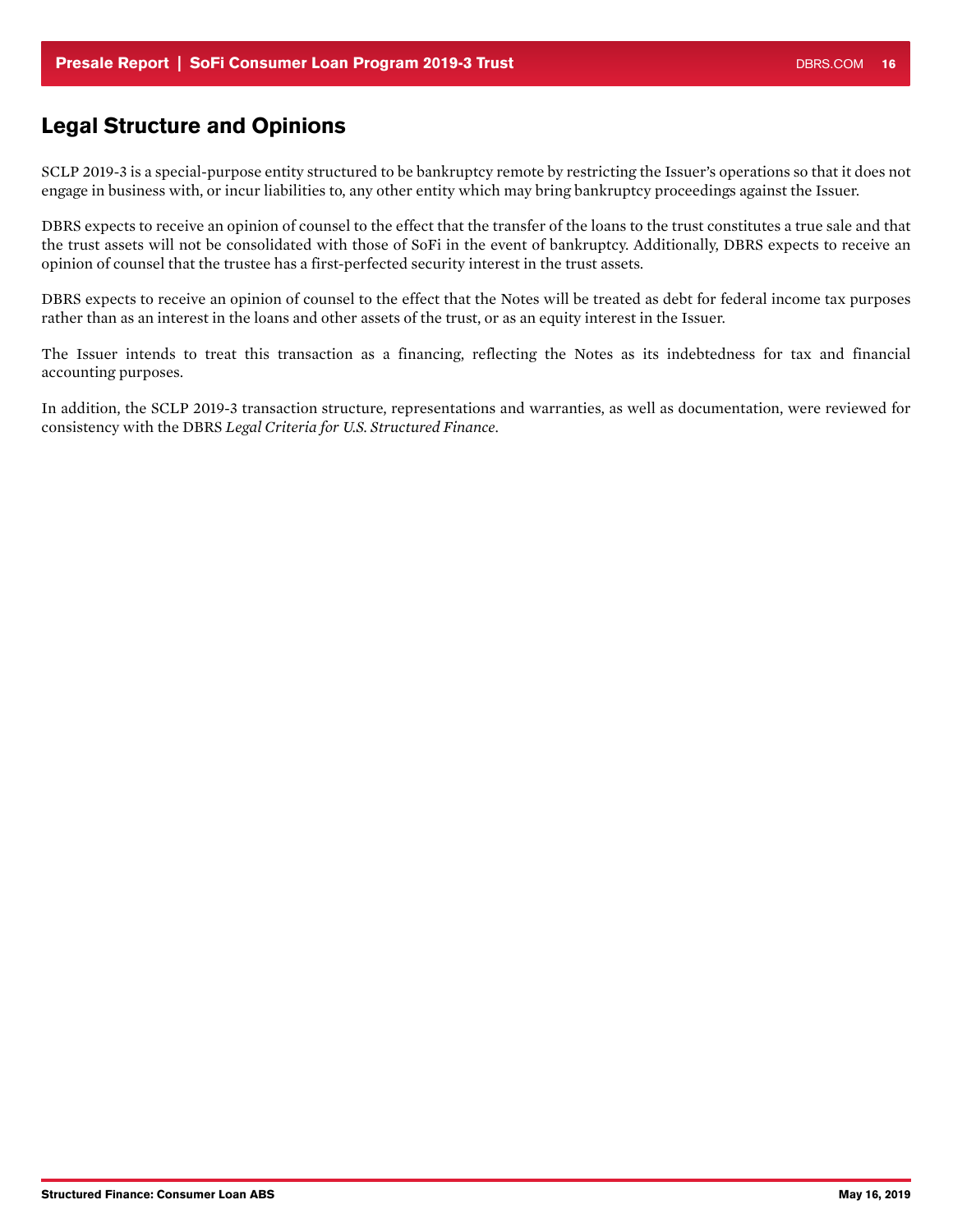# <span id="page-16-0"></span>Appendix A — Cash Flow Details

#### Capital Structure

| <b>Class</b> | <b>Size</b>   | <b>Collateral</b> | <b>Hard Credit</b><br><b>Enhancement</b> | <b>Coupon</b> | <b>Multiple Range</b> | <b>DBRS Multiple</b> | <b>Rating</b> | <b>Constraining</b><br><b>Scenario</b> |
|--------------|---------------|-------------------|------------------------------------------|---------------|-----------------------|----------------------|---------------|----------------------------------------|
| $\mathbf{A}$ | \$420,000,000 | 70.00%            | 30.46%                                   | [TBD]%        | $3.00x - 5.25x$       | 4.15x                | AAA (sf)      | <b>Front Curve</b>                     |
| в            | \$31,100,000  | 5.18%             | 25.28%                                   | [TBD]%        | $2.50x - 4.25x$       | 3.40x                | $AA$ (sf)     | <b>Front Curve</b>                     |
| C            | \$62,500,000  | 10.42%            | 14.86%                                   | [TBD]%        | $2.00x - 3.25x$       | 2.65x                | $A$ (sf)      | <b>Back Curve</b>                      |
| D            | \$35,600,000  | 5.93%             | 8.93%                                    | $[TBD]\%$     | $1.75x - 2.50x$       | 2.20x                | BBB (sf)      | <b>Back Curve</b>                      |
| <b>Total</b> | \$549,200,000 | 91.53%            |                                          |               |                       |                      |               |                                        |
| $_{\rm oc}$  | \$50,840,276  | 8.47%             |                                          |               |                       |                      |               |                                        |
|              |               |                   |                                          |               |                       |                      |               |                                        |

A (sf) 19.50% 32.50% A (sf) 15.60% 22.10% 28.60% A (sf) 15.60% 19.93% 24.27% 28.60%

|                                               | Initial 1 | Target 2 | <b>Floor</b> |
|-----------------------------------------------|-----------|----------|--------------|
| <b>Specified Overcollateralization Amount</b> | 8.47%     | 11.00%   | \$6,000,403  |
| <b>Reserve Account 3</b>                      | $0.50\%$  | $0.50\%$ | \$2,746,000  |

1 Initial overcollateralization is calculated as a percentage of the Initial Pool Balance at the closing date.

2 Target overcollateralization is calculated as a percentage of the Pool Balance.

3 Reserve Account is calculated as a percentage of the initial Note balance at the closing date and is nondeclining.

### Voluntary Prepay Speeds (CPR)

|           |        | <b>Voluntary Prepay Speeds (CPR)</b> |           |        |              |        |                  |        |              |        |        |
|-----------|--------|--------------------------------------|-----------|--------|--------------|--------|------------------|--------|--------------|--------|--------|
|           |        | 2 Year Loans                         |           |        | 3 Year Loans |        |                  |        | 4 Year Loans |        |        |
| Year      |        | 2                                    | Year      |        |              | 3      | Year             |        |              | з      | 4      |
| Base Case | 15.00% | 25.00%                               | Base Case | 12.00% | 17.00%       | 22.00% | <b>Base Case</b> | 12.00% | 15.33%       | 18.67% | 22.00% |
| (AAA (sf  | 22.50% | 37.50%                               | AAA (sf)  | 18.00% | 25.50%       | 33,00% | AAA (sf)         | 18.00% | 23.00%       | 28.00% | 33.00% |
| AA (sf)   | 21.00% | 35.00%                               | AA (sf)   | 16.80% | 23.80%       | 30.80% | AA (sf)          | 16.80% | 21.47%       | 26.13% | 30.80% |

**DBRS Expected Net Loss 5.98% \$6.98% 11.000 PBRS Expected Net Loss 5.98% 5.98% 5.98% 5.98% 5.983 PM** Recovery Rate 3 0.500 Recovery Rate 5%

Recovery Lag (months) 3

**Model Assumptions** 

| BBB (sf)         | 18.00% | 30.00% | BBB (sf)     | 14.40% | 20.40% | 26.40%    | BBB (sf) | 14.40%      |              | 18.40% | 22.40% | 26.40% |
|------------------|--------|--------|--------------|--------|--------|-----------|----------|-------------|--------------|--------|--------|--------|
|                  |        |        | 5 Year Loans |        |        |           |          |             | 6 Year Loans |        |        |        |
| Year             |        | 2      | 3            | 4      | 5      | Year      |          | $\mathbf 2$ | 3            | 4      | 5      | 6      |
| <b>Base Case</b> | 7.00%  | 10.00% | 13.00%       | 16.00% | 19.00% | Base Case | 7.00%    | 9.40%       | 11.80%       | 14.20% | 16.60% | 19.00% |
| AAA (sf)         | 10.50% | 15.00% | 19.50%       | 24.00% | 28.50% | AAA (sf)  | 10.50%   | 14.10%      | 17.70%       | 21.30% | 24.90% | 28.50% |
| AA (sf)          | 9.80%  | 14.00% | 18.20%       | 22.40% | 26.60% | AA (sf)   | 9.80%    | 13.16%      | 16.52%       | 19.88% | 23.24% | 26.60% |
| $A$ (sf)         | 9.10%  | 13.00% | 16.90%       | 20.80% | 24.70% | $A$ (sf)  | $9.10\%$ | 12.22%      | 15.34%       | 18.46% | 21.58% | 24.70% |
| BBB (sf)         | 8.40%  | 12.00% | 15.60%       | 19.20% | 22.80% | BBB (sf)  | 8.40%    | 11.28%      | 14.16%       | 17.04% | 19.92% | 22.80% |

| BBB (sf)  | 18.00%   | 30.00%         | BBB (sf)     | 14.40% | 20.40% | 26.40%          | BBB (sf) | 14.40%         |              | 18.40% | 22.40% | 26.40% |
|-----------|----------|----------------|--------------|--------|--------|-----------------|----------|----------------|--------------|--------|--------|--------|
|           |          |                | 5 Year Loans |        |        |                 |          |                | 6 Year Loans |        |        |        |
| Year      |          | $\overline{2}$ | 3            | 4      | 5      | Year            |          | $\overline{2}$ | 3            | 4      | 5      | 6      |
| Base Case | 7.00%    | 10.00%         | 13.00%       | 16.00% | 19.00% | Base Case       | 7.00%    | $9.40\%$       | 11.80%       | 14.20% | 16.60% | 19.00% |
| AAA (sf)  | 10.50%   | 15.00%         | 19.50%       | 24.00% | 28.50% | AAA (sf)        | 10.50%   | 14.10%         | 17.70%       | 21.30% | 24.90% | 28.50% |
| AA (sf)   | 9.80%    | 14.00%         | 18.20%       | 22.40% | 26.60% | AA (sf)         | $9.80\%$ | 13.16%         | 16.52%       | 19.88% | 23.24% | 26.60% |
| A (sf)    | $9.10\%$ | 13.00%         | 16.90%       | 20.80% | 24.70% | $A$ (sf)        | 9.10%    | 12.22%         | 15.34%       | 18.46% | 21.58% | 24.70% |
| RBB (sf)  | 8.40%    | $12.00\%$      | 15.60%       | 19.20% | 22.80% | <b>BBB</b> (sf) | 8.40%    | 11.28%         | 14.16%       | 17.04% | 19.92% | 22.80% |

|           | 7 Year Loans                                                 |                                                  |   |   |   |   |  |  |
|-----------|--------------------------------------------------------------|--------------------------------------------------|---|---|---|---|--|--|
| Year      | 1.                                                           | $\overline{\mathbf{2}}$                          | 3 | 4 | 5 | 6 |  |  |
| Base Case | 7.00%    9.00%    11.00%   13.00%   15.00%   17.00%   19.00% |                                                  |   |   |   |   |  |  |
| AAA (sf)  |                                                              | 10.50% 13.50% 16.50% 19.50% 22.50% 25.50% 28.50% |   |   |   |   |  |  |
| AA (sf)   |                                                              | 9.80% 12.60% 15.40% 18.20% 21.00% 23.80% 26.60%  |   |   |   |   |  |  |
| $A$ (sf)  |                                                              | 9.10% 11.70% 14.30% 16.90% 19.50% 22.10% 24.70%  |   |   |   |   |  |  |
| BBB (sf)  |                                                              | 8.40% 10.80% 13.20% 15.60% 18.00% 20.40% 22.80%  |   |   |   |   |  |  |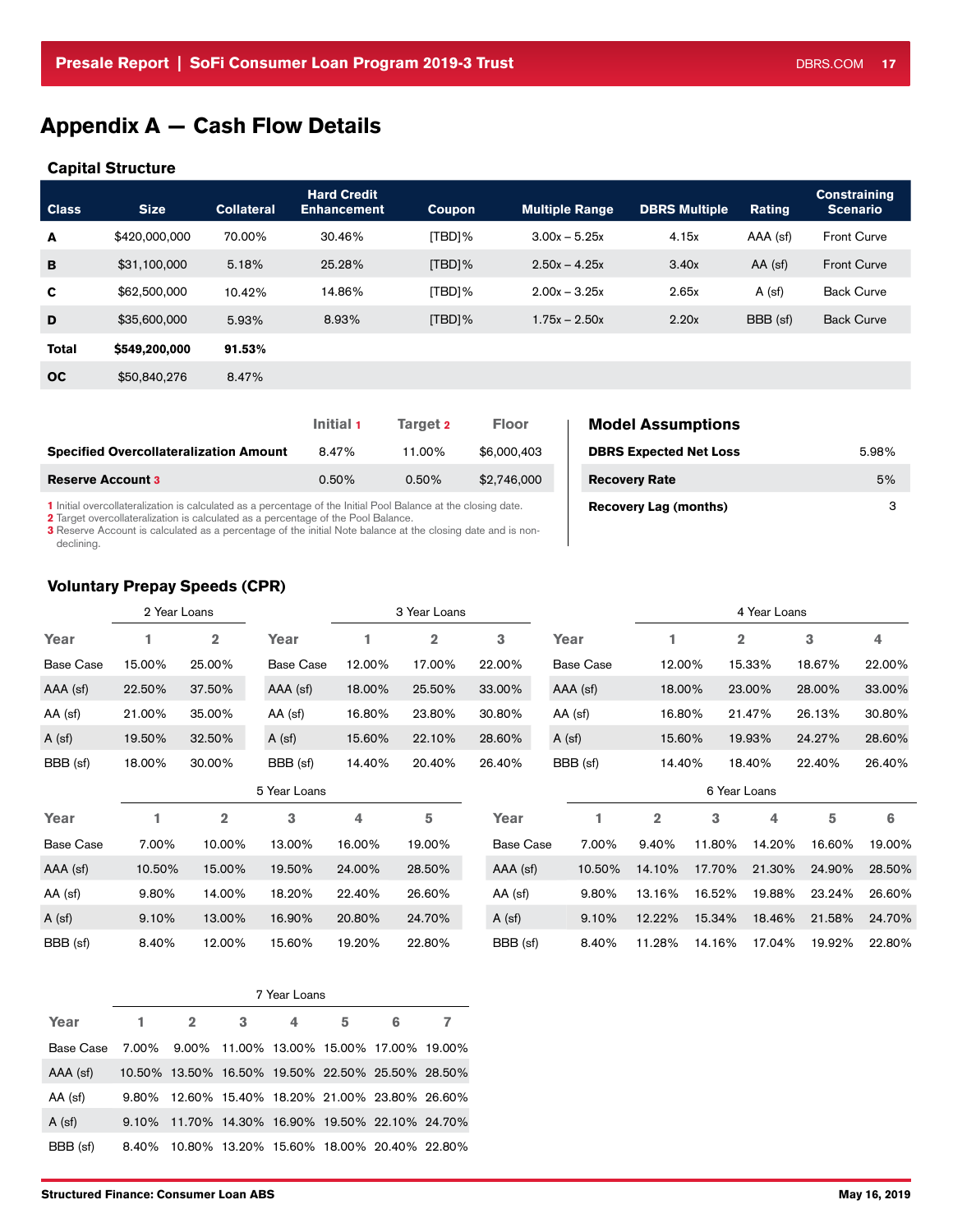### **Triggers**

CNL Trigger

| Period                                                 | Level    |
|--------------------------------------------------------|----------|
| On or before June 12, 2020                             | $3.00\%$ |
| After June 12, 2020 and on or before December 12, 2020 | 5.00%    |
| After December 12, 2020 and on or before June 12, 2022 | 7.00%    |
| After June 12, 2022                                    | $9.00\%$ |

### Loss Timing Curves

| <b>24 Month Loans</b>                            | <b>Front Loaded Curve</b> | <b>Middle Loaded Curve</b>   | <b>Back Loaded Curve</b> | <b>Constant Curve</b> |
|--------------------------------------------------|---------------------------|------------------------------|--------------------------|-----------------------|
| Months 1-6                                       | 70%                       | 55%                          | 40%                      | 50%                   |
| Months 7-12                                      | 30%                       | 45%                          | 60%                      | 50%                   |
|                                                  |                           |                              |                          |                       |
| 36 / 48 Month Loans                              | <b>Front Loaded Curve</b> | <b>Middle Loaded Curve</b>   | <b>Back Loaded Curve</b> | <b>Constant Curve</b> |
| Year 1                                           | 70%                       | 55%                          | 40%                      | 50%                   |
| Year 2                                           | 30%                       | 45%                          | 60%                      | 50%                   |
| 60 / 72 Month Loans                              | <b>Front Loaded Curve</b> | <b>Middle Loaded Curve</b>   | <b>Back Loaded Curve</b> | <b>Constant Curve</b> |
| Year 1                                           | 40%                       | 30%                          | 20%                      | 25%                   |
| Year 2                                           | 30%                       | 35%                          | 35%                      | 25%                   |
| Year <sub>3</sub>                                | 25%                       | 30%                          | 35%                      | 25%                   |
| Year 4                                           | 5%                        | 5%                           | 10%                      | 25%                   |
| <b>84 Month Loans</b>                            | <b>Front Loaded Curve</b> | <b>Middle Loaded Curve</b>   | <b>Back Loaded Curve</b> | <b>Constant Curve</b> |
|                                                  |                           |                              |                          |                       |
| Year 1                                           | 35%                       | 15%                          | 10%                      | 20%                   |
| Year 2                                           | 30%                       | 30%                          | 20%                      | 20%                   |
| Year 3                                           | 20%                       | 30%                          | 40%                      | 20%                   |
| Year 4                                           | 10%                       | 20%                          | 20%                      | 20%                   |
| Year 5                                           | 5%                        | 5%                           | 10%                      | 20%                   |
| <b>Transaction Fees &amp; Expenses 4</b>         |                           |                              |                          |                       |
| <b>Servicing Fee 5</b>                           |                           | 57.5 bps                     | per annum                |                       |
| <b>Indenture Trustee Fee</b>                     |                           | 1 bp (minimum \$500/month)   | per annum                |                       |
| <b>Administration Fee</b>                        |                           | 5 bps                        | per annum                |                       |
| <b>Owner Trustee and Underlying Trustee Fees</b> |                           | \$9,500                      | per annum                |                       |
| <b>Loan Data Agent Fee</b>                       |                           | 1 bp (minimum \$2,500/month) | per annum                |                       |
| <b>Transition Fee</b>                            |                           | \$25,000                     | Period 1                 |                       |

4 DBRS typically assumes the maximum fees and expenses considered in the waterfall. DBRS runs the maximum fees and expenses in the earliest period possible.

Extraordinary Expenses **Extraordinary Expenses Extraordinary Expenses** Ratings Maintenance Expenses **by a strategies of the Case of San America** \$31,000 per annum

**5** Includes fees due to the Back-Up Servicer.